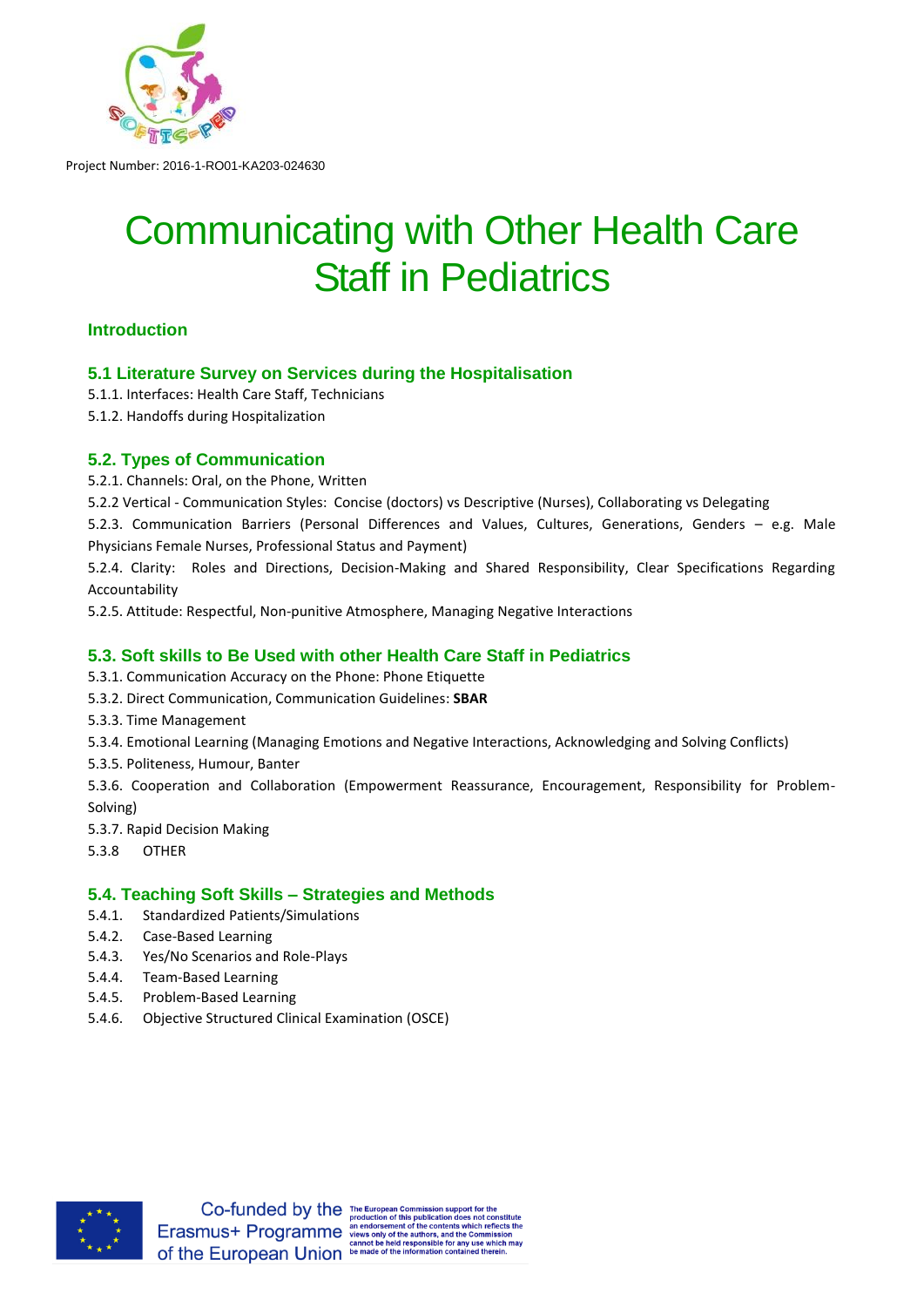



# **Introduction**

There are several interfaces and handoffs during the hospitalization between health care staff and technicians in pediatrics. Since they also have different levels of education and occupational training, it is thought that good communication will lead to improved information flow and to increased patient and family satisfaction with care.

This chapter has the intent to present the most important aspects involved in communicating with other health care staff in paediatrics. These are: types of communication (channels, styles, barriers), soft skills and the way of teaching and learning soft skills.

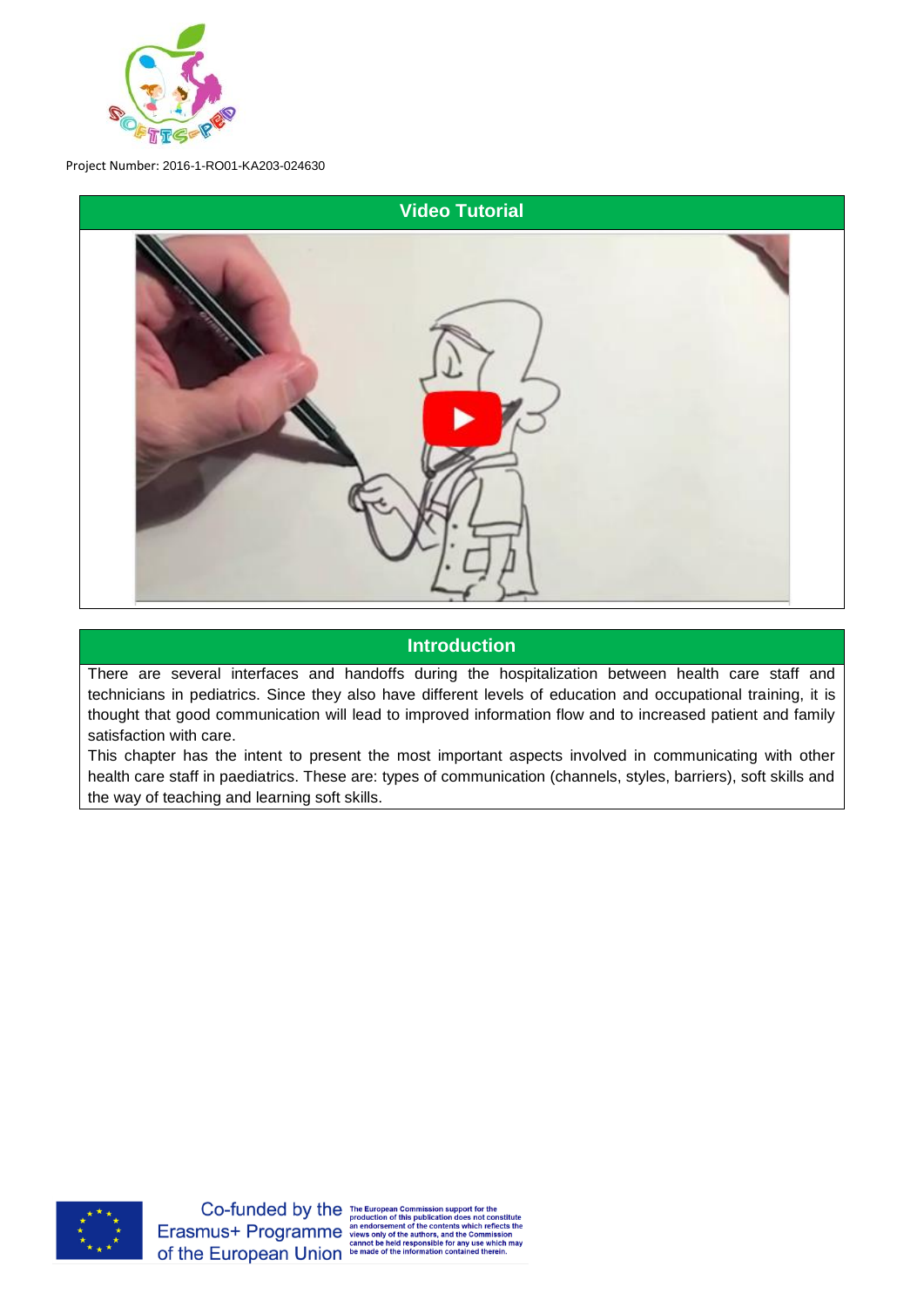

# **5.1 Literature Survey on Services During the Hospitalisation**

Child hospitalization is a stressful event both for children and for caregivers, even if hospitalization is for middle and transient pathologies. The following literature survey has the intent to show what services are offered during hospitalization in a usual paediatric unit. Some variables, such as recreational and school services offered to children during hospitalization, may influence perception of cognitive, physiological and behavioral state relating to the sensation of "being stressed". Perception of stress may be higher because of the degree of kindred with patients, length of hospitalization, participation in some of the activities offered to children, mainly school services.

#### **5.1.1. Interfaces: Health Care Staff, Technicians**

In paediatric units, different kinds of health care staff interact. The staff involved in medical and non-medical services during the hospitalisation (drugs - pharmaceutical services, food and stay - hotel) has to communicate with the health care staff. Staff groups working with children and young people include, for example, lay members, receptionists, administrative, caterers, domestics, transport, porters, community pharmacist counter staff and maintenance staff, optometrists, dentists and pharmacists, as well as volunteers across health care settings and service provision.

Critically ill patients and their families can feel overwhelmed with the stress of the environment in addition to the acute illness. This stress affects the patients' and families' ability to function, cope, and understand complex information. For some families, this experience precipitates distrustful relationships with care providers. The resulting impact on quality of care, staff morale, length of stay, and cost may be high.

#### **Online Resources**

**Creating a collaborative environment to care for complex patients and families**

*[\(https://www.ncbi.nlm.nih.gov/pubmed/11759357\)](https://www.ncbi.nlm.nih.gov/pubmed/11759357)*

The purpose of this article is to describe issues encountered by one medical center in caring for complex patients and families.

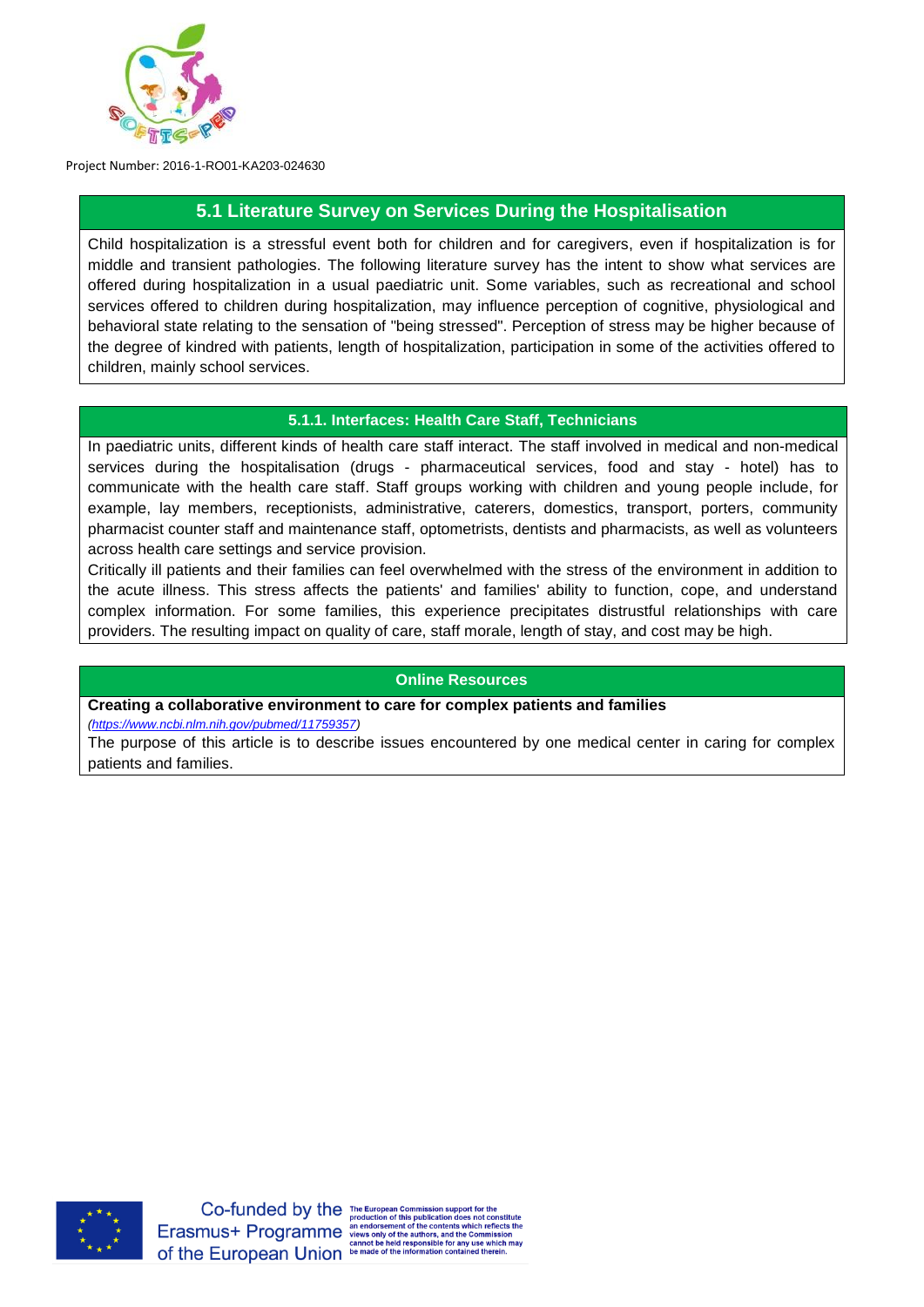

# **5.1.2. Handoffs during hospitalization**

Technicians and health care staff transfer information in many different situations, for example when they change shifts. Communication between health care team members is essential for optimal family centered health care. Thus, interventions are needed that focus on communication and support for health care teams working with pediatric complex care patients and their families.

It is important for health care providers to recognize the importance of communication between the staff member and the patient/family, as well as between health care team members about a particular patient. In addition, since complex care patients often have multiple consulting services involved in their care, support is needed to facilitate communication between health care providers and teams who work together to address both the physical and psychosocial needs of pediatric complex care patients.

## **Online Resources**

## **Handoffs: implication for nurses**

*[\(https://www.ncbi.nlm.nih.gov/books/NBK2649/\)](https://www.ncbi.nlm.nih.gov/books/NBK2649/)*

Chapter 34 of the book presents an overview of handoffs, a summary of selected literature, gaps in the knowledge, and suggestions for quality improvement initiatives and recommendations for future research.

#### **Safeguarding children and young people: roles and competences for health care staff**

*(*<https://www.rcm.org.uk/sites/default/files/Safeguarding%20Children%20and%20Young%20people%202010.pdf>*)* Intercollegiate document emphatizing the importance of maximising flexible learning opportunities to acquire and maintain knowledge and skills, drawing upon lessons from research, case studies, critical incident reviews and analysis, and serious case reviews.

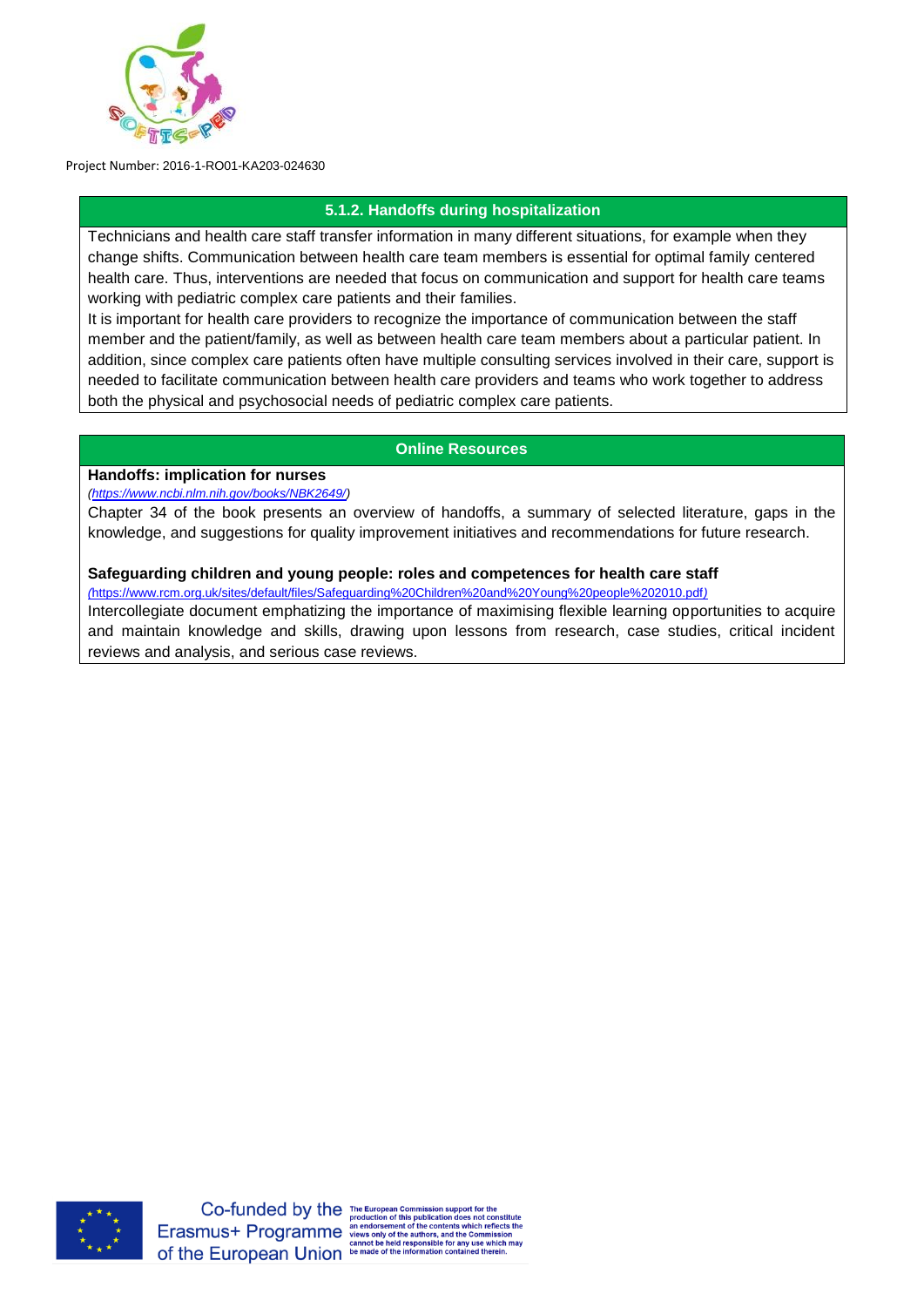

# **5.2 Types of Communication**

Good communication skills are fundamental for those working in health and social care.

Globally, policymakers have identified interprofessional collaboration and communication as a key means by which to improve the quality and safety of patient care.

Care staff must learn professional communication techniques (and know how to apply them) to create a better health care environment.

In communicating with others, the health care staff needs to be able to use a variety of strategies to ensure that professional practice meets health and social care needs and facilitates a positive working relationship.

There are different types and styles of communication that need to be taken in consideration whilst discussing on communication with other health care staff. Some of those are described in the following chapter.

#### **Online Resources**

**Communication and collaboration between physicians and other professions** 

*[\(https://bmchealthservres.biomedcentral.com/articles/10.1186/1472-6963-13-494\)](https://bmchealthservres.biomedcentral.com/articles/10.1186/1472-6963-13-494)*

Qualitative study presenting communication and collaboration between physicians and other professions on general internal medicine wards.

## **5.2.1 Channels: Oral, On the phone, Written**

#### **Oral**

Oral communication is one of the main types of communication. It includes individuals conversing with each other, be it direct conversation or telephonic conversation.

When speaking orally to another health carer it is important to use a clear speech, selection of appropriate language, a correct use of tone, pace and pitch.

It is also important to consider active listening skills. Active listening is about being involved, really listening and asking questions.

Direct communication includes not only verbal communication but also non-verbal communication. When conversing with health carers it's important to consider your posture, facial expressions, eye contact, appropriate use of touch and personal space, gestures.

#### **On the Phone**

Phone communication is a way of oral communication, but the great part of non-verbal communication gets lost during a phone call: messages can become muddled and meanings misinterpreted. This is why it is necessary to pay attention to individual verbal skills when talking at the phone.

Talking with a colleague on the phone can often be a difficult task. In particular, caller might be careful using a clear and professional language, adopting a positive tone, clearing his own enunciation, trying to be positive during all the conversation. It's important to always treat the speaker with courteousness, care and consideration.

#### **Written**

Written communication is one of the two main types of communication, along with oral communication. It is used for different purposes: appointments, meetings, visits, test results, diagnosis, to do list.

One of the most popular finality of written communication between health carers is formal records, in this case accuracy of the written word is extremely important. Inaccuracies in the writing can lead to disastrous results, like giving a wrong treatment.



Co-funded by the The European Commission support for the<br>
Erasmus + Programme an endorsement of this publication does not constitute<br>
Erasmus + Programme views only of the authors, and the Commission<br>
cannot be held reacon CLASITIUST Programmer views only of the authors, and the Commission<br>Of the European Union be held responsible for any use which may<br>of the European Union be made of the information contained therein.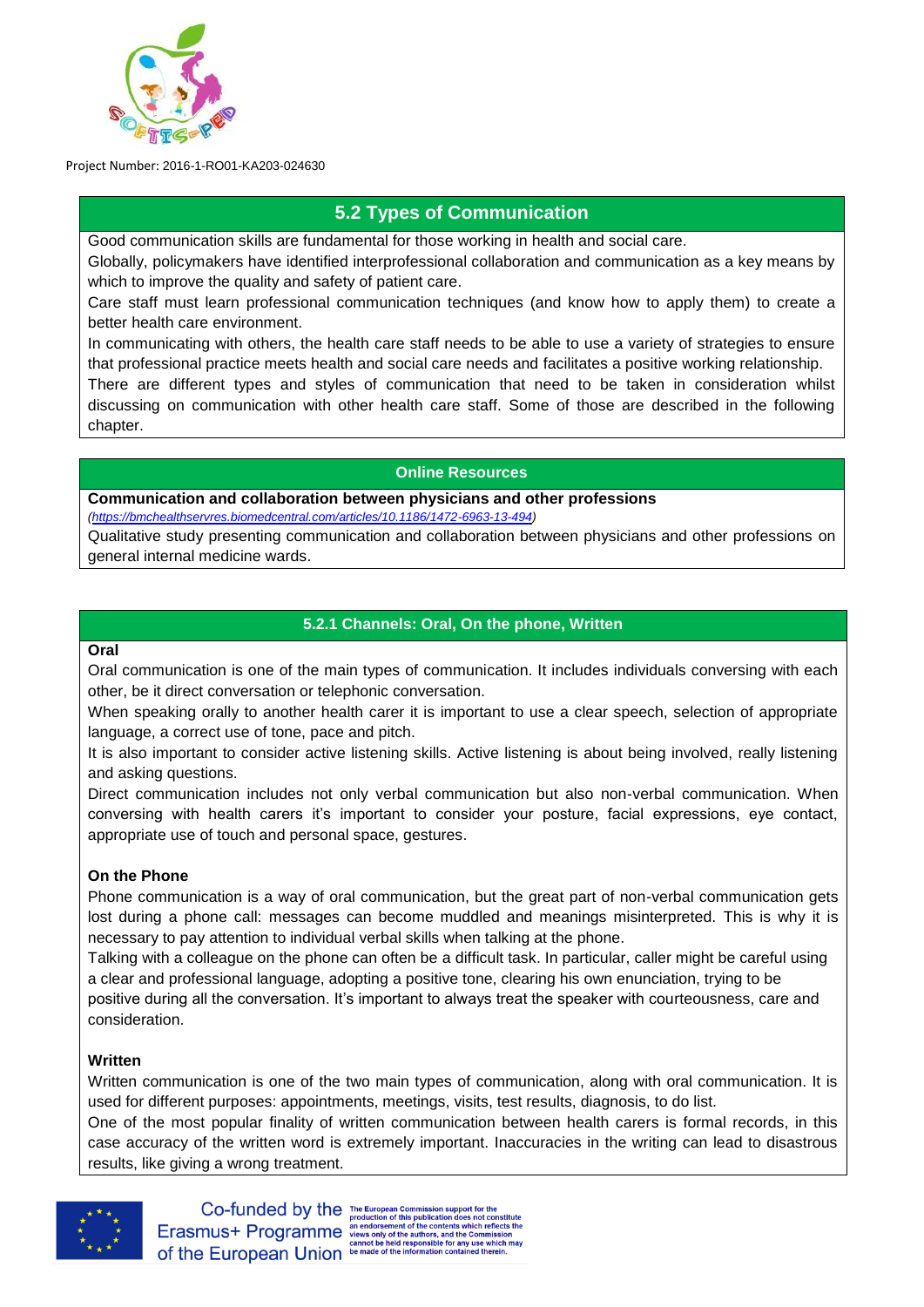

Written communication can have advantages and disadvantages. One advantage to using written forms of communication is that written messages do not have to be delivered on the spur of the moment; instead, they can be edited and revised several times before they are sent so that the content can be shaped to maximum effect. Another advantage is that written communication provides a permanent record of the messages and can be saved for later study. Since they are permanent, written forms of communication also enable recipients to take more time in reviewing the message and providing appropriate feedback.

There are also several potential pitfalls associated with written communication, however. For instance, unlike oral communication, wherein impressions and reactions are exchanged instantaneously, the sender of written communication does not generally receive immediate feedback to his or her message.

In addition, written messages often take more time to compose.

## **Online Resources**

**On the phone communication**

*[\(http://www.salisbury.edu/careerservices/facstaff/OfficeEtiquette/Telephone.html\)](http://www.salisbury.edu/careerservices/facstaff/OfficeEtiquette/Telephone.html)* Online article giving helpful hints about communication on the phone.

#### **Written communication**

*[\(http://www.referenceforbusiness.com/small/Sm-Z/Written-Communication.html\)](http://www.referenceforbusiness.com/small/Sm-Z/Written-Communication.html)*

Online article presenting the characteristics of written communication and its advantages and disadvantages.

## **5.2.2 Vertical – Communication Styles: Concise (Doctors) vs Descriptive (Nurses), Collaborating vs Delegating**

Communication can be characterized as vertical, horizontal, or diagonal. Vertical communication occurs between hierarchically positioned persons and can involve both downward and upward communication flows.

Nurses' and doctors' communications each exhibit their own distinct features. Collins identifies distinctive features of explanations in nurses' and doctors' consultations with patients. These can be understood by reference to patterns of communication. Nurses' communication is mediated by patients' contributions; doctors' communication gives an overarching direction to the consultation as a whole. While nurses' explanations began from the viewpoint of a patient's responsibility and behaviour, doctors' explanations began from the viewpoint of biomedical intervention. Their consultations lend different opportunities for patients' involvement.

Specification of these features, when considered in the context of a particular consultation activity such as explanations, allows both recognition of the distinct contributions each profession can offer and identification of ways of combining these to maximum effect. This has implications for policy, for practice and for interprofessional education.

#### **Online Resources**

#### **Explanations in consultations**

*[\(http://onlinelibrary.wiley.com/doi/10.1111/j.1365-2929.2005.02222.x/abstract\)](http://onlinelibrary.wiley.com/doi/10.1111/j.1365-2929.2005.02222.x/abstract)* Online article presenting the combined effectiveness of doctors' and nurses' communication with patients.



hich reflects the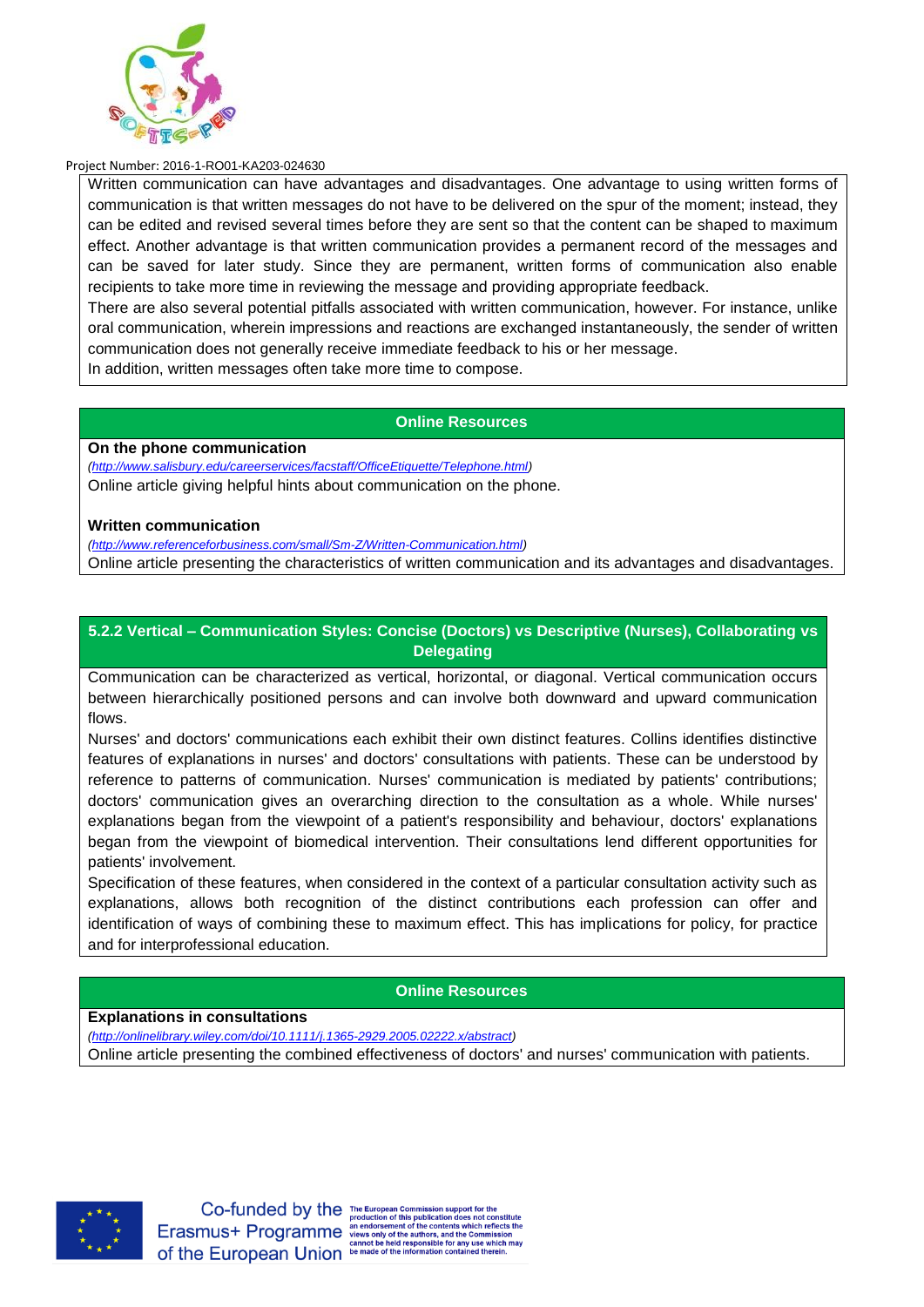

**5.2.3 Communication Barriers (Personal Differences and Values, Cultures, Generations, Genders – e.g. Male Physicians Female Nurses, Professional Status and Payment)**

Working in a hospital environment means that you have to deal with a divergent set of people, not only patients but also other heath carers.

Efforts to improve health care safety and quality are often jeopardized by the communication and collaboration barriers that exist between clinical staff. Although every organization is unique, the barriers to effective communication that organizations face have some common themes.

Some of those themes are: personal values and expectations, personality differences, hierarchy, culture and ethnicity, generational differences, gender, historical interprofessional and intraprofessional rivalries, differences in schedules and professional routines, differences in accountability, payment, and rewards.

Health care environments are characterized by a hierarchical culture where doctors are usually at the top. A review of the organizational communication literature shows that hierarchies are in fact a common barrier to effective communication and collaboration When this kind of system exists it is not uncommon that people on the lower end of the hierarchy feel uncomfortable speaking up about problems or concerns. Intimidating behavior by individuals at the top of a hierarchy can hinder communication and give the impression that the individual is unapproachable.

Issues around gender and age differences in communication styles, values, and expectations are common in all workplace situations. In the health care industry, where most doctors are male and with a high average age and most nurses are young and female, communication problems are further accentuated by gender differences.

Communicating with a range of various people is certainly not an easy task to achieve due to all kind off barriers. Health carers must be aware of these barriers and try to reduce their impact by continually checking understanding and by offering appropriate feedback.

#### **Online Resources**

#### **Communication barriers in team Collaboration**

*[\(https://www.ncbi.nlm.nih.gov/books/NBK2637/\)](https://www.ncbi.nlm.nih.gov/books/NBK2637/)*

Online extract from a handbook presenting communication barriers when it comes to team collaboration.



ich reflects the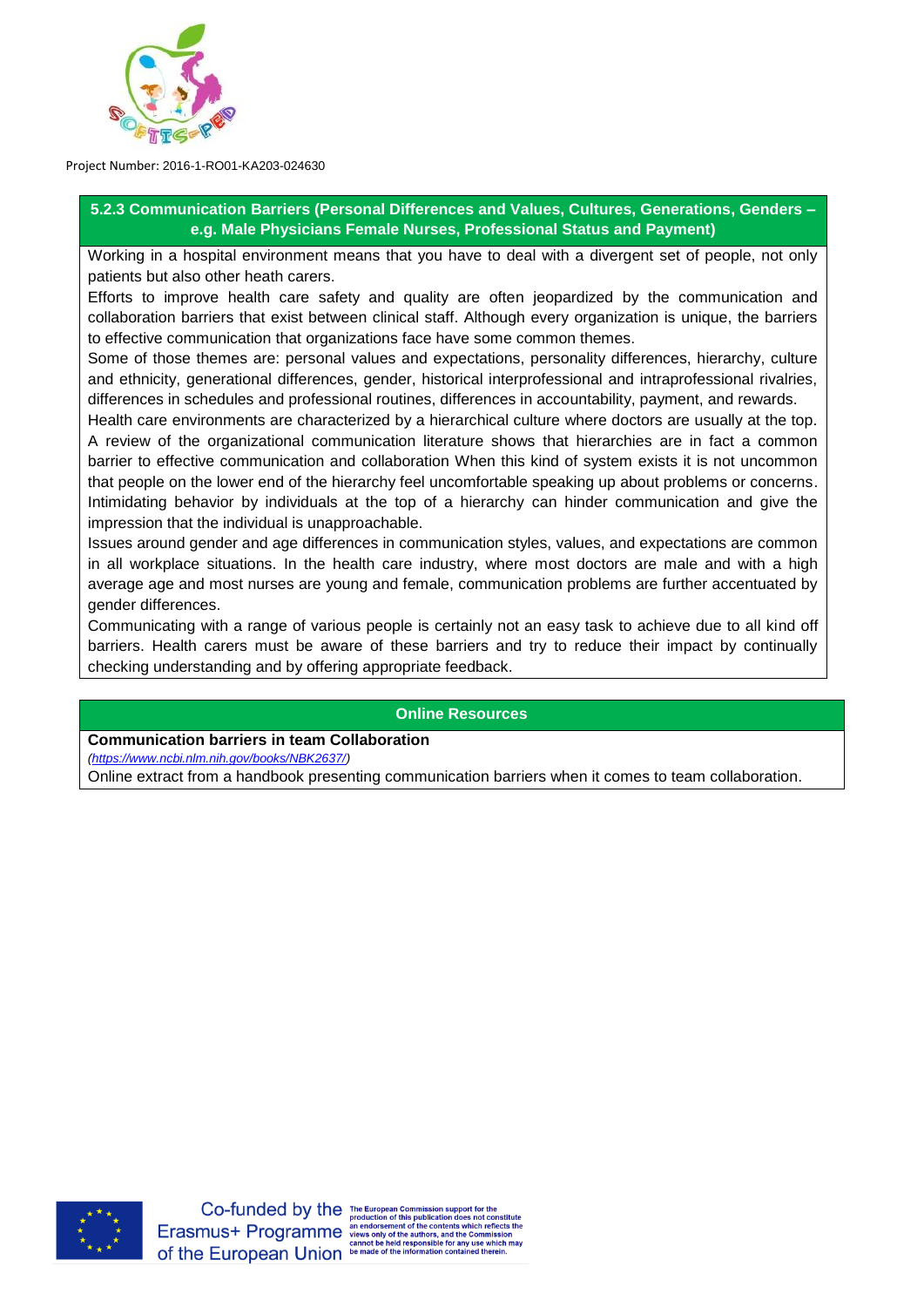

## **5.2.4. Clarity: Roles and Directions, Decision-Making and Shared Responsibility, Clear Specifications Regarding Accountability**

Leadership clarity is associated with clear team objectives, high levels of participations, commitment to excellence, and support for innovation.

In all companies there are close linkages between communication and the company's social structures, whether we are talking about fairly organized attempts to move information through the system or whether we are looking at the informal ways meaning gets constructed and shared.

In a complex system, such as health care context, roles definition is fundamental. Understanding of 'role' prevents role ambiguity and role conflict in the work environment, and can help to ensure appropriate delivery of health care to people.

A differentiation of roles is necessary in order:

- to divide the work and responsibilities among group members, in order to prevent physical or cognitive overload in the leader (prevent that there is an individual who works and other viewing);
- To bring order to the existence of the Group: define who does what, what are the duties and responsibilities;
- to form a part of our definition of self within the group. The role is an aspect of social identity and image in my group and in relation to the totality of being. The differentiation of roles is functional to the activity of the group but also for the definition of social and personal identity.

Positive phenomena in the relationship between health care staff are:

- decision-making and shared responsibility,
- clear specifications regarding accountability to have an open mind;
- absence of competition
- proactive judgement: it must be on the task and not on the person.

Egalitarianism in difference of roles: Although everyone has their own role is important that everyone feels the same.

#### **Online Resources**

#### **Leadership Clarity and Team Innovation**

*[\(http://www.astonod.com/wp-content/uploads/2015/01/Leadership-Clarity-and-Team-Innovation-in-Health-Care.pdf\)](http://www.astonod.com/wp-content/uploads/2015/01/Leadership-Clarity-and-Team-Innovation-in-Health-Care.pdf)* Online article describing the concepts of clarity and team innovation in health care.

#### **The importance of role clarity**

*[\(http://journals.rcni.com/doi/abs/10.7748/ldp.18.8.28.e1664\)](http://journals.rcni.com/doi/abs/10.7748/ldp.18.8.28.e1664)* Online abstract describing the importance of role clarity throughout a critique of the literature.

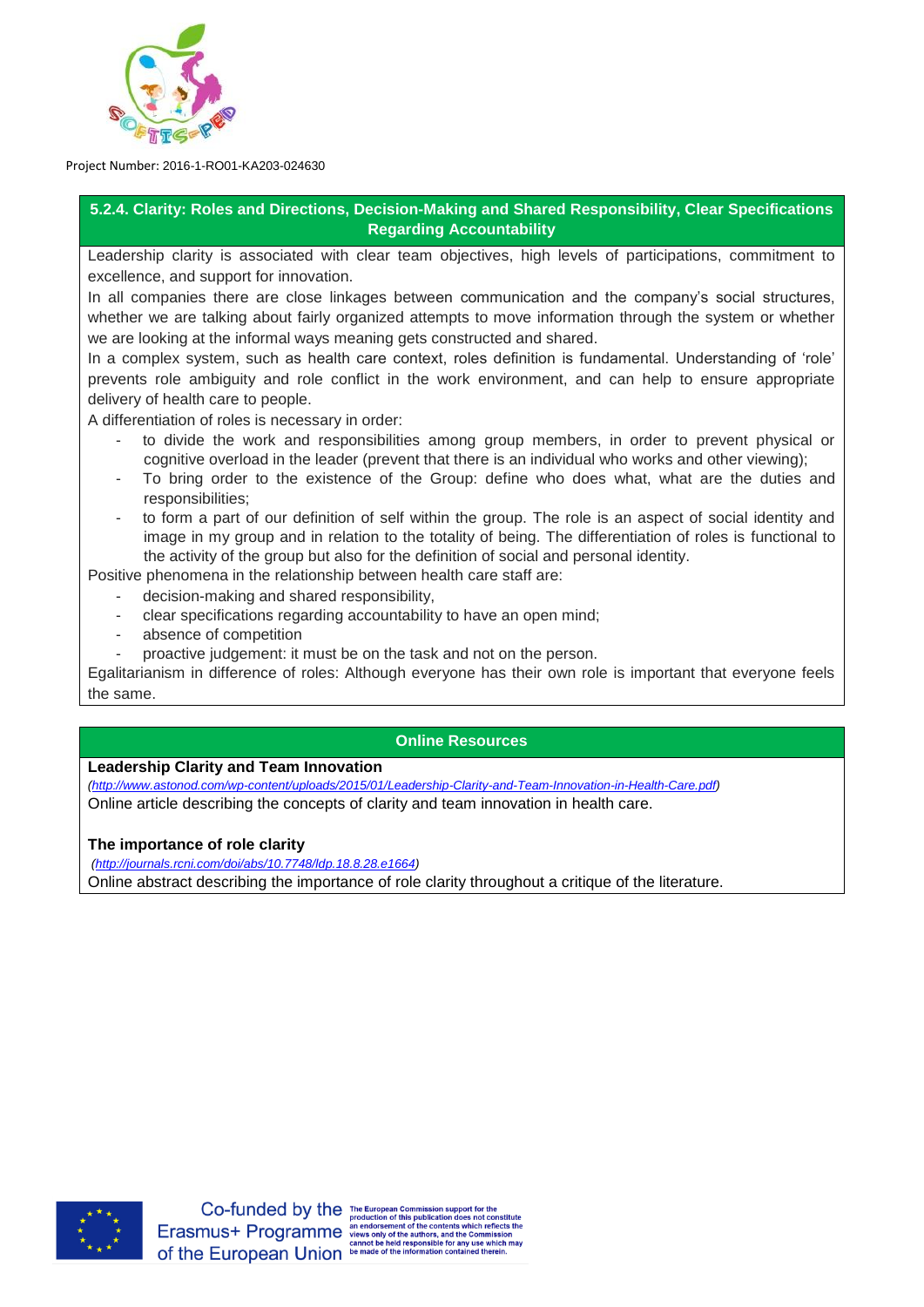

#### **5.2.5. Attitude: Respectful, Non-punitive Atmosphere, Managing Negative Interactions**

Working with other health carers is fundamental but at the same time it is not an easy task and can sometimes lead to misunderstandings, squabbles, negative atmosphere.

Encouraging and enhancing positive communication between staff is the key to building effective teamwork, minimising poor communication and avoiding conflict. This can be achieved through the development of open, honest and supportive team communication. Conflict will also be minimised trough sharing skills and knowledge with colleagues and through acknowledging the efforts and achievements of each other. As Faragher and MacNaughton (1998) state: "…the staff must be able to communicate well with each other and develop good working relationships…They must be able to pool their ideas, resolve differences of opinion and conflicts and work out strategies for approaching their work".

Opportunities should be available for staff to meet regularly to openly discuss issues, develop common goals, solve problems and make joint decisions about the operations of the service that affect children, staff and families. This will enable staff to reflect upon plan for and improve practice. Staff teams can also encourage individual members to continually reflect on and evaluate their own practice, and to consider their role in participating actively and equitably as a team member.

Policies and procedures that are consistently implemented are also central to supporting communication, avoiding conflict and solving problems. Clear policies and procedures for team communication, handling complaints and grievances, professional development, performance appraisal, and occupational health and safety will provide clear guidance and support to staff on service commitments and expectations in these areas.

Environmental considerations are also a factor when considering supporting staff communication. These include staff working conditions, access to training and resources, and facilities such as staff rooms and meeting areas. These factors underpin staff capacity and willingness to engage in developing a strong team culture that is characterised by open, supportive, positive communication.

# **Online Resources**

#### **Positive staff interactions: benefits for children**

[http://ncac.acecqa.gov.au/educator-resources/pcf-articles/ACCA\\_Positive\\_Staff\\_Interactions\\_June05.pdf](http://ncac.acecqa.gov.au/educator-resources/pcf-articles/ACCA_Positive_Staff_Interactions_June05.pdf)

Online article showing benefits of building positive staff interactions and describing how staff interactions contribute to quality care for children.

# **Practical Activity**

**Types of communication**

*<http://softis-ped.pixel-online.org/files/training/IO2/5/Types%20of%20communication.ppt>*

This slide presentation has the intent to illustrate the different types of communication described in Chapter 5.2, related to communication with other health care staff in pediatrics.



ich reflects the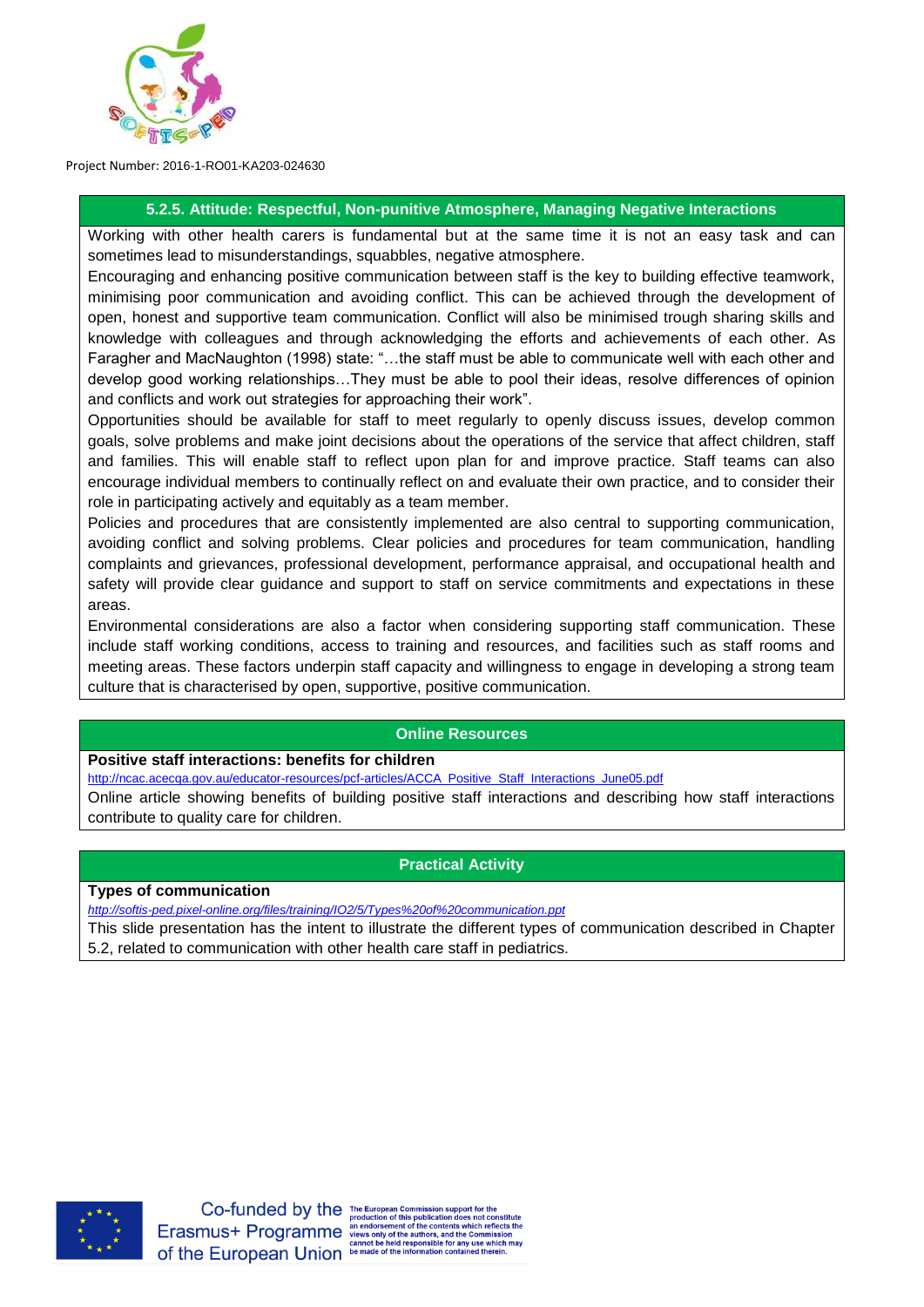

# **5.3 Soft skills to Be Used with other Health Care Staff in Pediatrics**

Communication problems among health professionals are common. Lack of communication creates situations where medical errors can occur. Consultation skills are important and can be taught and learned. Howells et al. (2006) strongly recommend that "clinicians enthusiastic about teaching consultation skills attend a relevant staff development programme, which may be available at a local medical school, university or deanery, or nationally".

This survey identifies the soft skills that are necessary to communicate with other health care staff in pediatrics. The organization of the hospital environment and the time management seem to be the highest learning needs for Romania, Hungary, Italy. The communication section of the questionnaire asked health care staff, doctors, patients and relatives about: support to patients, respect from patients, support from medical team, appointment for checkups, availability during office hourse, quality of patients like, follow up information. In order to guarantee effective communication between healthcarers and patients, however, an adequate communication between healthcarers is fundamental.

The survey shows that many communication problems are related to the low consultation beween doctors, hich is a consequence of them working in different and distant unities ad districts. This can seriously affect healthcarers' ability to explain the child's illness and treatment, reducing mutual trust and respect.

## **5.3.1 Communication Accuracy on the Phone: Phone Etiquette**

Proper telephone etiquette is very important. Some hints given by LeHigh University, Salisbury University, and Advanced Etiquette can be helpful on using proper telephone language, answering calls, making calls, handling rude or impatient callers, placing calls on hold, ending conversations and using voicemail. It is very important to be aware of the language we are using because the words and phrases we use convey a message. Basically, phrases such as "thank you" and "please" are essential in displaying a professional atmosphere.

For example, it is important to answer the call with a friendly greeting and to speak in a pleasant tone of voice. Being sensitive to the tone of your own voice will help not to sound overly anxious, aggressive or pushy. The voice tone might convey conveys authority and confidence.

It is fundamental to know and state the purpose of the communication, the items you want to discuss and questions you want answered and to listen actively the caller without interrupting.

When the others start becoming rude or impatient, it is fundamental not to get angry, staying calm and trying to remain diplomatic and polite, always showing willingness to resolve the problem or conflict.

When putting a caller on hold, it is important to ask his permission and when taking a caller off of hold it will be really polite and likeable to thank them for holding.

Before hanging up to end a conversation, be sure that you have answered all the caller's questions and, if needed, leave the conversation open, spelling out follow-up action, including time frames/deadlines.

Forward the phone to voicemail is very useful when people are out of the office or away from their desk for more than a few minutes. Voice mail has many benefits and advantages when used properly. However, it's important not to hide behind voicemail in order to avoid calls.

#### **Online Resources**

**Problem Solving and Critical Thinking**

*(*<http://www.advancedetiquette.com/2012/01/8-telephone-etiquette-tips>*)*

Helpful advices on making a phone conversation effective following a proper telephone etiquette.



Co-funded by the The European Commission support for the<br>Erasmus+ Programme and orser of this publication does not cons<br>Erasmus+ Programme and orser only of the contents which reflect<br>measury of the authors, and the Commis ich reflects the Character Comparison of the European Union be made of the information contained therein.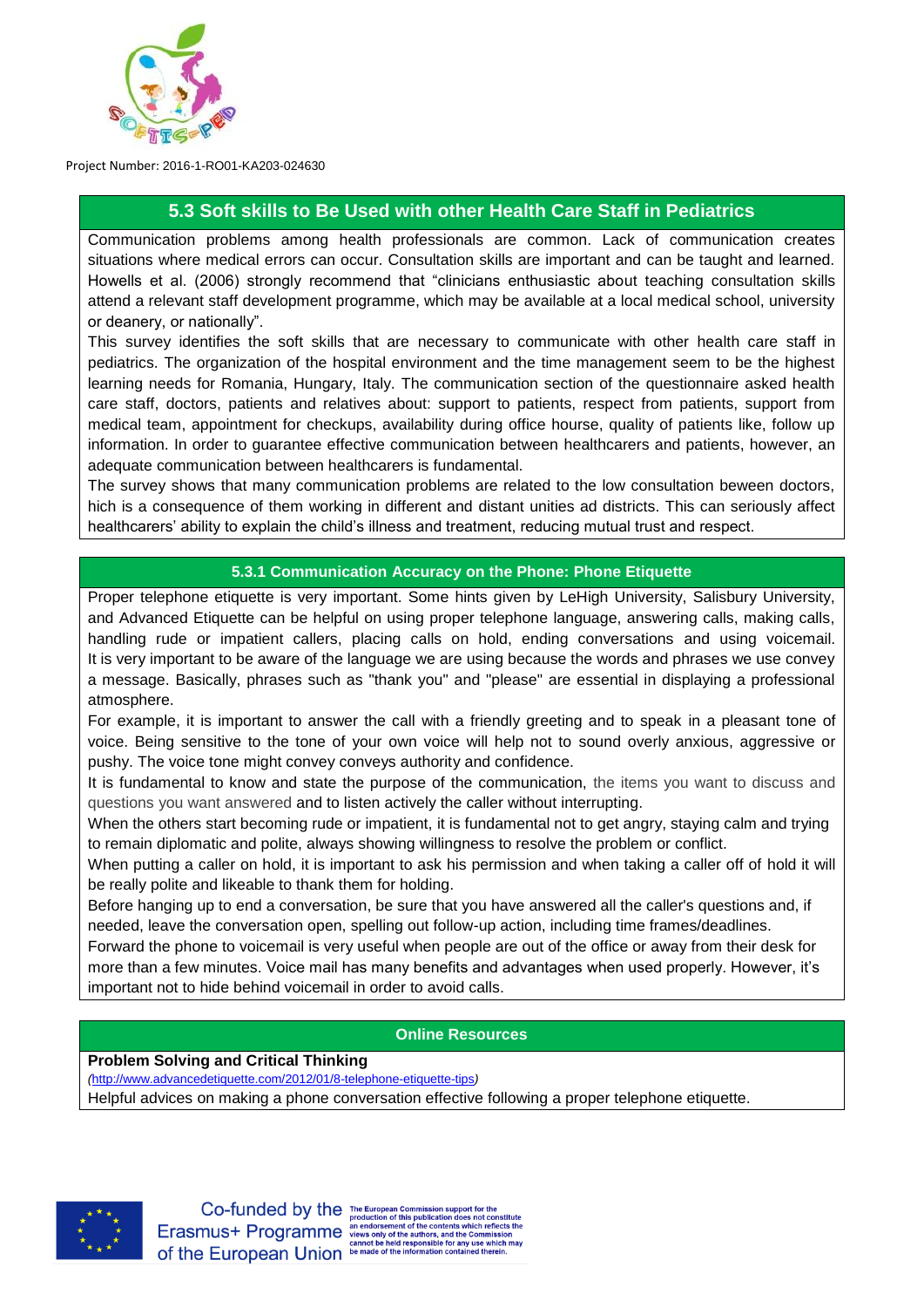

#### **5.3.2 Direct Communication, Communication Guidelines: SBAR**

Doctors and nurses often have different communication styles, in part due to their education and training. Nurses are taught to be more descriptive of clinical situations, whereas physicians learn to be very concise. Standardized communication tools are very effective in bridging this difference in communication styles (Hughes, 2008).

SBAR is a model of structured communication that help clinicians have a shared mental model for the patient's clinical condition. SBAR is an acronym given by Leonard M. (2008). and it stands for "Situation, Background, Assessment, and Recommendation". Haig et. al. (2006) show in a case study that staff can adapt quickly to the use of SBAR, although hesitancy was noted in providing the "recommendation" to physicians. Staff members are encouraged to recommend on the basis of their observations, and this assists physicians with situational awareness through the eyes of the bedside caregiver. Staff members feel empowered and have influence over decisions that affect work life using SBAR, thus improving job satisfaction.

Recent analysis (Vardaman et al., 2012) revealed four dimensions of impact that SBAR has beyond its use as a communication tool: schema formation, development of legitimacy, development of social capital, and reinforcement of dominant logics. The results indicate that SBAR may function as more than a tool to standardize communication among nurses and physicians. Rather, SBAR may aid in schema development that allows rapid decision making by nurses, provide social capital and legitimacy for less-tenured nurses, and reinforce a move toward standardization in the nursing profession. Our findings further suggest that standardized protocols such as SBAR may be a cost-effective method for hospital managers and administrators to accelerate the socialization of nurses, particularly new hires.

"SBAR promotes the six aims of the Institute of Medicine in providing safe, efficient, effective, equitable, timely, and patient-centered lines of communication." (Kathleen, 2001)

#### **Online Resources**

#### **Structured communication: SBAR**

(*<https://www.ncbi.nlm.nih.gov/pmc/articles/PMC1765783/>*

*Leonard M., Graham S., Bonacum D.: The human factor: The critical importance of effective teamwork and communication in providing safe care. Qual Saf Health Care 13 (suppl 1):i85–i90, Oct. 2004*

A specific clinical experience describing the SBAR approach.

*<https://www.ncbi.nlm.nih.gov/pubmed/16617948>*

*Haig, K. M., Sutton, S., & Whittington, J. (2006). SBAR: a shared mental model for improving communication between clinicians, The joint commission journal on quality and patient safety, 32(3), 167-175*

A case study describing how SBAR is utilized.

*[http://www.research.ed.ac.uk/portal/en/publications/beyond-communication\(e1236994-09b6-44ff-bfee-0ba3f4bc7f85\).html](http://www.research.ed.ac.uk/portal/en/publications/beyond-communication(e1236994-09b6-44ff-bfee-0ba3f4bc7f85).html)*

*Vardaman, J. M., Cornell, P., Gondo, M. B., Amis, J. M., Townsend-Gervis, M., & Thetford, C. (2012). Beyond communication: The role of standardized protocols in a changing health care environment, Health Care Management Review, 37(1), 88-97)* A case study describing the benefits of SBAR standardised communication process.

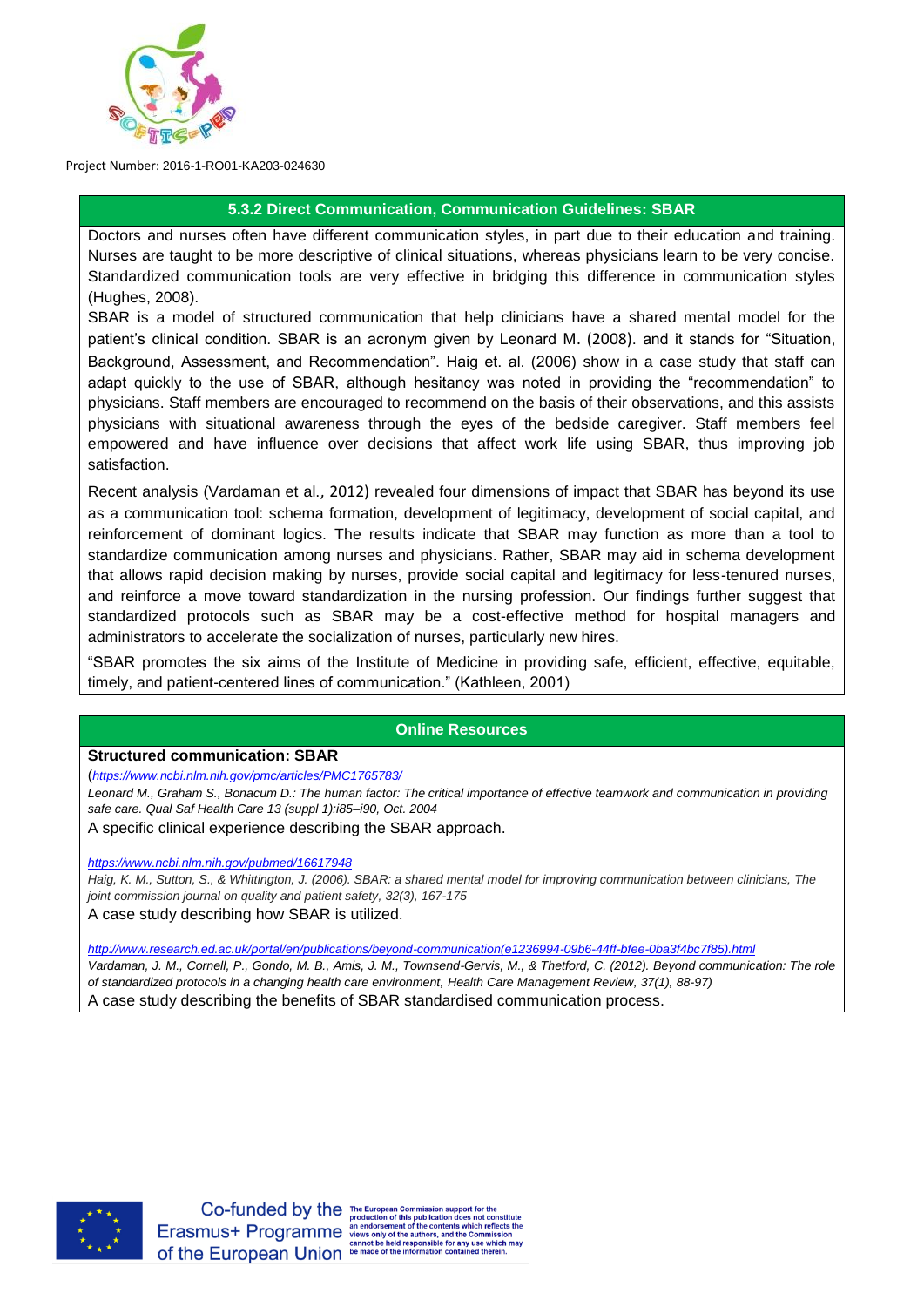

#### **5.3.3 Time Management**

The ability to be able to organise oneself is the key to eventually being able to organise the activities of whole teams and to understanding how to make the best use of the time available. Successful time management will ultimately have an impact on service delivery and patient care, which is why it is now considered such a key skill in medicine.

The survey measured time management among pediatricians, health care staff, patients and patients' parents in Romania, Hungary, Italy, Spain and Germany, in terms of time spent with the patient, ease in contacting the doctor when his office is closed, waiting lists, response time to urgent problems and waiting time in the pediatrician's office.

Improving time management skills and developing optimal time management strategies contribute to better healthcare provision. Better communication between health care staff is fundamental in improving time management.

It is suggested the use of a survey designed to identify bottlenecks in the office, using secure messaging through the Electronic Healthcare Service Platform, telehealth and mobile queueing solutions: this can contribute to develop better time management habits and practices.

Also, the first step to improving your personal effectiveness is to develop self awareness. Indeed, this is one of the competences mentioned in the personal qualities section of the framework. Irrespective of this, no doctor can be expected to improve performance without first understanding where their deficiencies lie.

## **Online Resources**

#### **Time management**

*[http://careers.bmj.com/careers/advice/view-article.html?id=20000425#](http://careers.bmj.com/careers/advice/view-article.html?id=20000425)*

*Green M., Christie S., Time management, BMJ Careers, 2009)*

This useful article talks about how to make the most of reducing working hours and tight time.

#### **Time management as a leadership competency**

*[http://www.leadershipacademy.nhs.uk/wp-content/uploads/2012/11/NHSLeadership-Leadership-Framework-Medical-Leadership-](http://www.leadershipacademy.nhs.uk/wp-content/uploads/2012/11/NHSLeadership-Leadership-Framework-Medical-Leadership-Competency-Framework-3rd-ed.pdf)[Competency-Framework-3rd-ed.pdf](http://www.leadershipacademy.nhs.uk/wp-content/uploads/2012/11/NHSLeadership-Leadership-Framework-Medical-Leadership-Competency-Framework-3rd-ed.pdf)*

*Academy of Medical Royal Colleges. Medical leadership competency framework: enhancing engagement in medical leadership, 2nd ed. NHS Institute for Innovation and Improvement, May 2009*

This publication describes the leadership competences that doctors need to become more actively involved in the planning, delivery and transformation of health services.

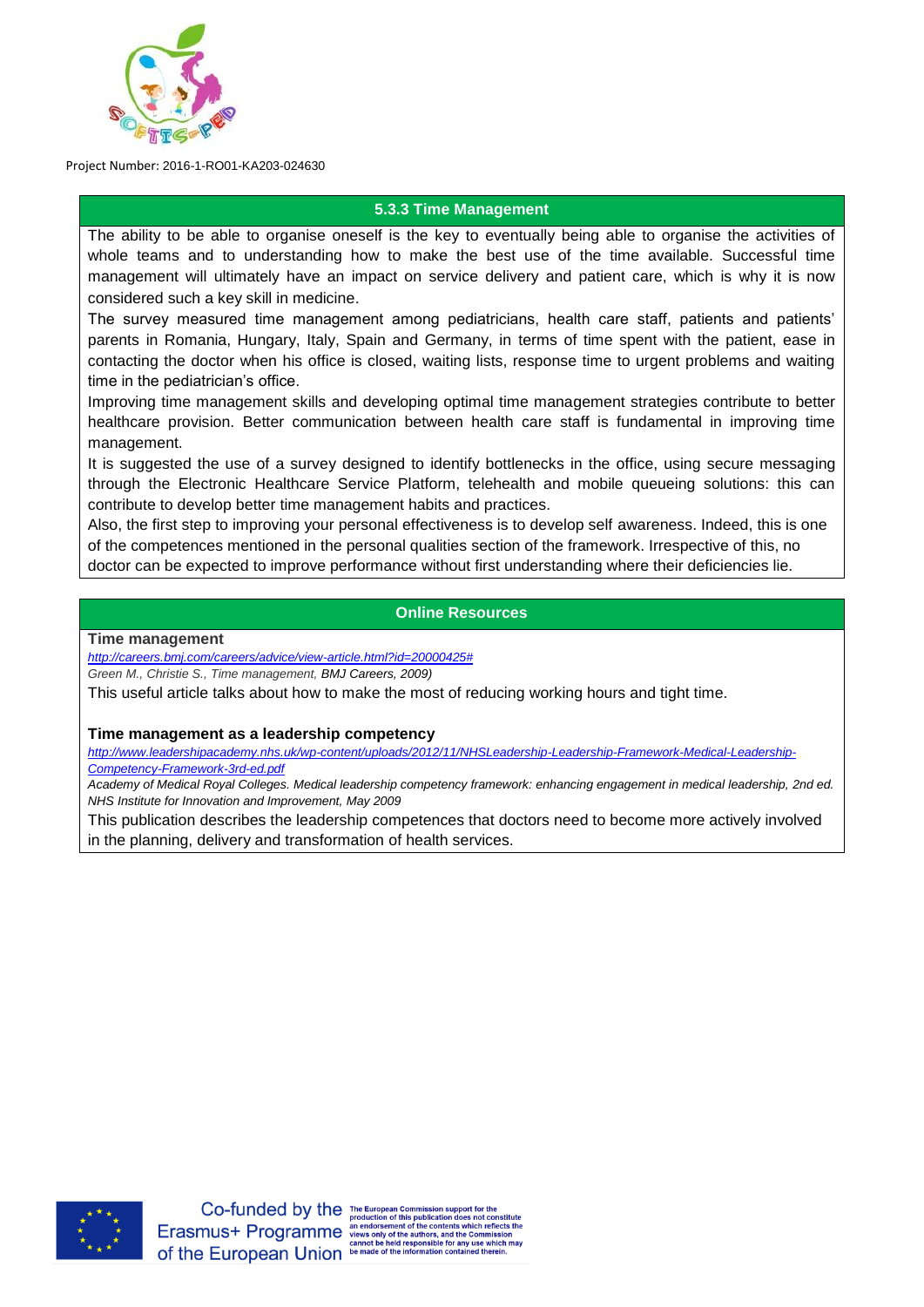

# **5.3.4 Emotional Learning (Managing Emotions and Negative Interactions, Acknowledging and Solving Conflicts)**

Social and emotional competence is the ability to understand, manage, and express the social and emotional aspects of one's life in ways that enable the successful management of life tasks such as learning, forming relationships, solving everyday problems, and adapting to the complex demands of growth and development. Social and emotional learning enhances professionals' capacity to integrate skills, attitudes, and behaviors to deal effectively and ethically with daily tasks and challenges. It is necessary to integrate and promote intrapersonal, interpersonal, and cognitive competences in order to improve the communication between health care staff.

First, it is important to gain an adequate self-awareness, the ability to accurately recognize emotions, thoughts, and values and how they influence behavior. This kind of ability also involve the accurate assessment of one's own strengths and limitations, with a well-grounded sense of confidence, optimism, and a "growth mindset."

Relationship skills are fundamental in order to create an adequate working environment: the ability to establish and maintain healthy and rewarding relationships with diverse individuals and groups and to communicate clearly, listen well, cooperate with others, resist inappropriate social pressure, negotiate conflict constructively, and seek and offer help when needed. In order to increase relationship skills, there must be an adequate social awareness: the ability to take the perspective of and empathize with others, including those from diverse backgrounds and cultures, and to understand social and ethical norms for behavior.

#### **Online Resources**

#### **Social and emotional learning promotion**

*<https://www.pausd.org/sites/default/files/promoting%20social%20and%20emotional%20learning.pdf>*

*Elias, M. J. (1997). Promoting social and emotional learning: Guidelines for educators. Ascd*

Guidelines addressing the need for a straightforward and practical guide to establish quality social and emotional education programming.

#### **Social and emotional learning competencies**

*[\(http://www.casel.org/core-competencies\)](http://www.casel.org/core-competencies)*

Five core competencies in social and emotional learning presented on CASEL website.

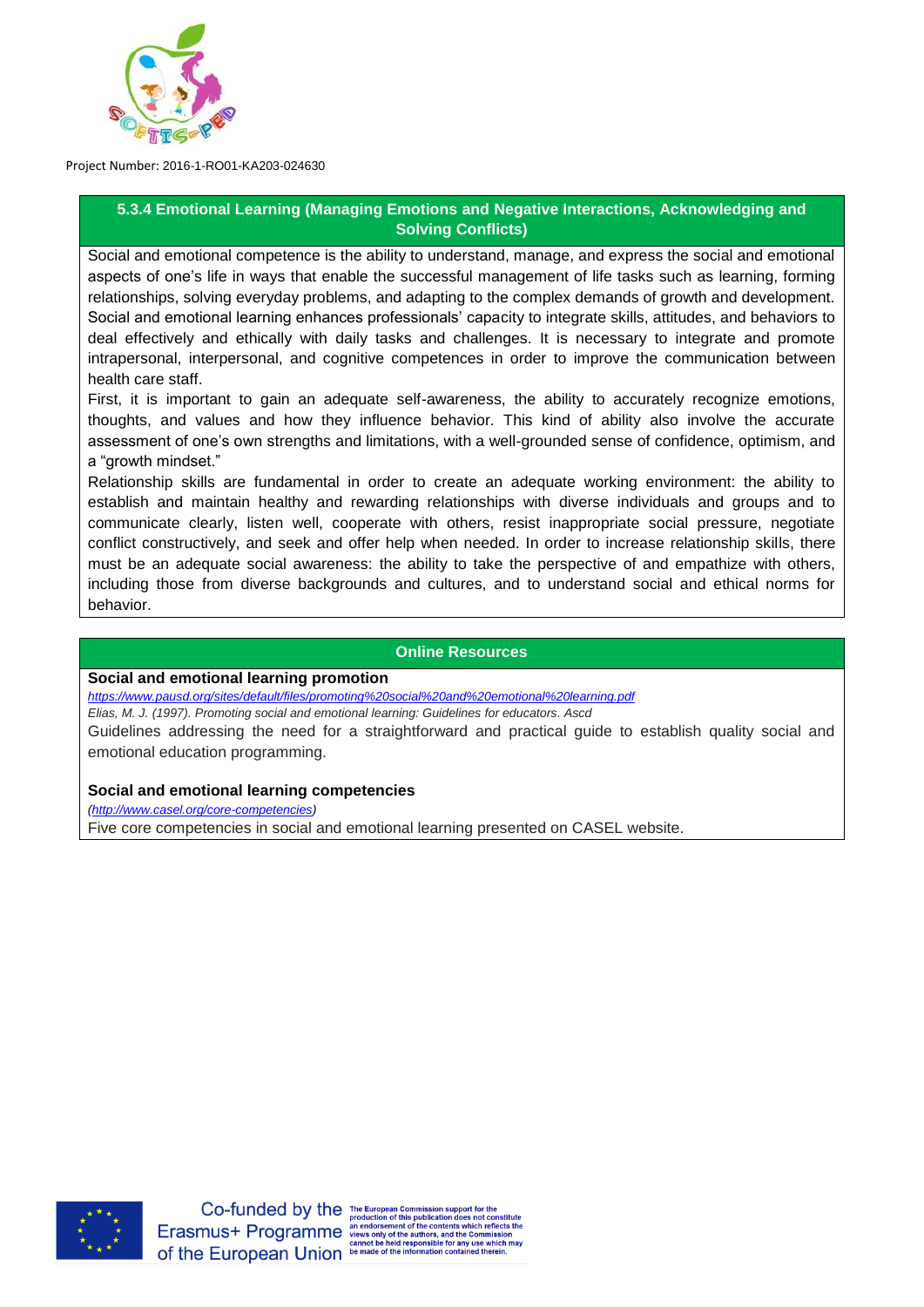

## **5.3.5 Politeness, Humour, Banter**

Using the concept of relational practice, Holmes & Schnurr (2005) made an analysis of workplace humor, which illustrated what each approach offers in terms of distinguishing different communities of practice, as well as providing a means of exploring the issue of politeness. Communication between health care staff and medical professionals must be polite. Anyway, both politeness and humour might be useful in order to create a better workplace environment and may help professionals dealing with intercultural issues, such as different beliefs and values or language barriers.

In hospital context, banter tends to occur almost ritualistically when professionals need to undergo emotional pressure: it seems that, in such situations, banter has a positive function in allowing aggression to be expressed, but also in defusing its violent effects by promoting an atmosphere of friendly cheerfulness.

#### **Online Resources**

#### **Humor in workplace**

*[\(http://journals.sagepub.com/doi/abs/10.1177/1750481312437445](http://journals.sagepub.com/doi/abs/10.1177/1750481312437445)*

*Holmes, J. & Schnurr, S. (2005). Politeness, Humor and Gender in the Workplace: Negotiating Norms and Identifying Contestation. Journal of Politeness Research. Language, Behaviour, Culture, 1(1), pp. 121-149*

A case study showing how a newcomer transitioning towards integral status interacts with the use of humor in her new workplace.

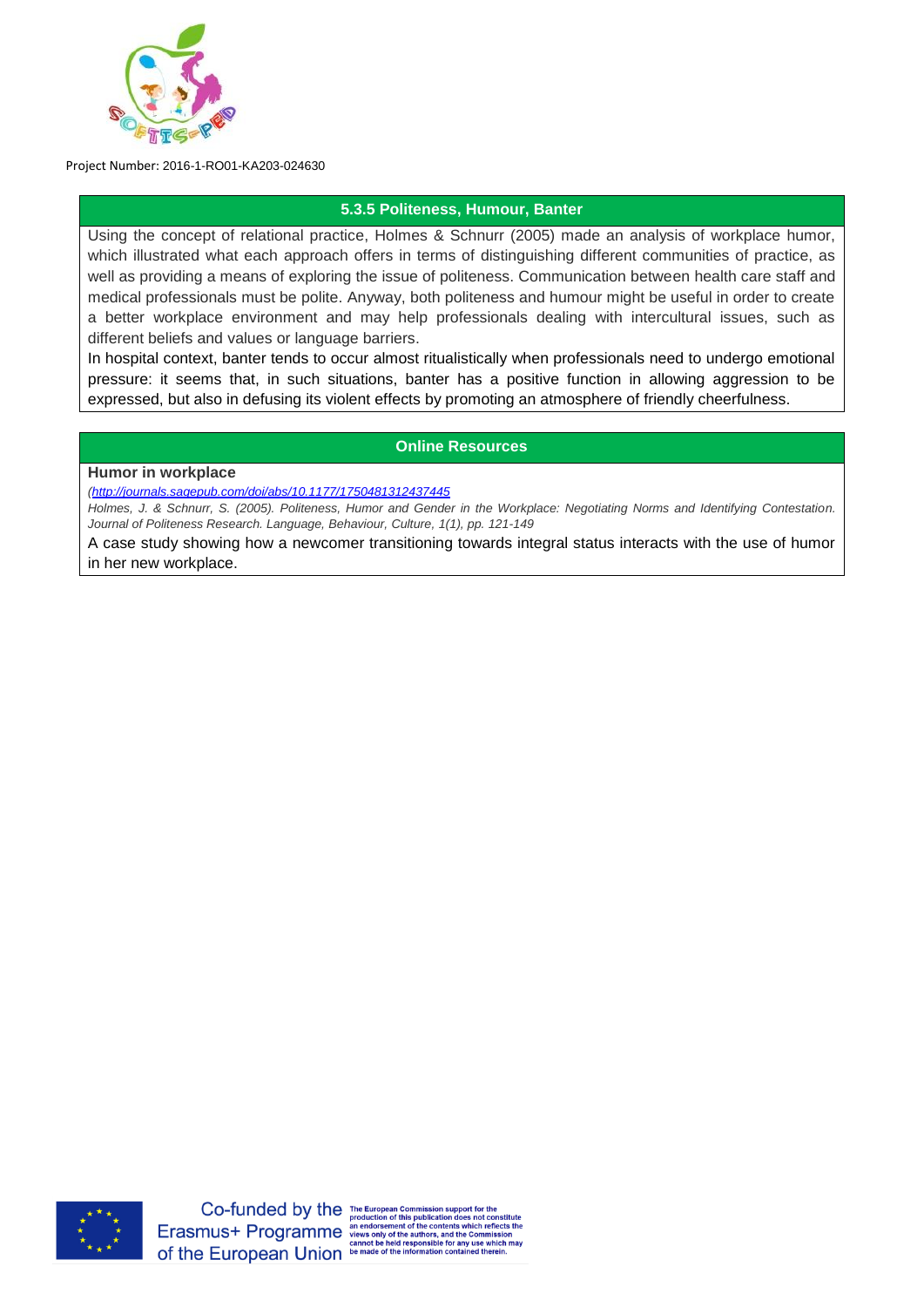

## **5.3.6 Cooperation and Collaboration (Empowerment Reassurance, Encouragement, Responsibility for Problem-Solving)**

Collaboration in health care is defined as health care professionals assuming complementary roles and cooperatively working together, sharing responsibility for problem-solving and making decisions to formulate and carry out plans for patient care. Collaboration between physicians, nurses, and other health care professionals increases team members' awareness of each others' type of knowledge and skills, leading to continued improvement in decision making.

In health care it is generally believed that collaborative efforts yield better health services and outcomes for the populations that are served. Littlechild & Smith (2013) state that collaboration leads to improved efficiency, improved skills mix, greater levels of responsiveness, more holistic services, innovation and creativity, and a more user-centered practice. Collaborative practice in health-care occurs when multiple health workers from different professional backgrounds provide comprehensive services by working with patients, their families, careers and communities to deliver the highest quality of care across settings.

#### **Online Resources**

#### **Collaboration towards decision making improvement**

*[\(https://www.ncbi.nlm.nih.gov/pubmed/21328752](https://www.ncbi.nlm.nih.gov/pubmed/21328752)*

*Hughes, R. (Ed.). (2008). Patient safety and quality: An evidence-based handbook for nurses (Vol. 3). Rockville, MD: Agency for Healthcare Research and Quality*

Handbooks presenting an examination of the state of the science behind quality and safety concepts, including cooperation and collaboration, showing the importance developing the evidence base to address critical knowledge gaps.

#### *(*<https://www.ncbi.nlm.nih.gov/pmc/articles/PMC4360764>

*Littlechild B, Smith R., A Handbook for Interprofessional Practice in the Human Services: Learning to Work Together, New York, NY: Routledge; 2013*

This editorial provides an overview of interprofessional collaboration in the areas of clinical practice, education, research and discusses barriers to collaboration, suggesting potential means to overcome them.

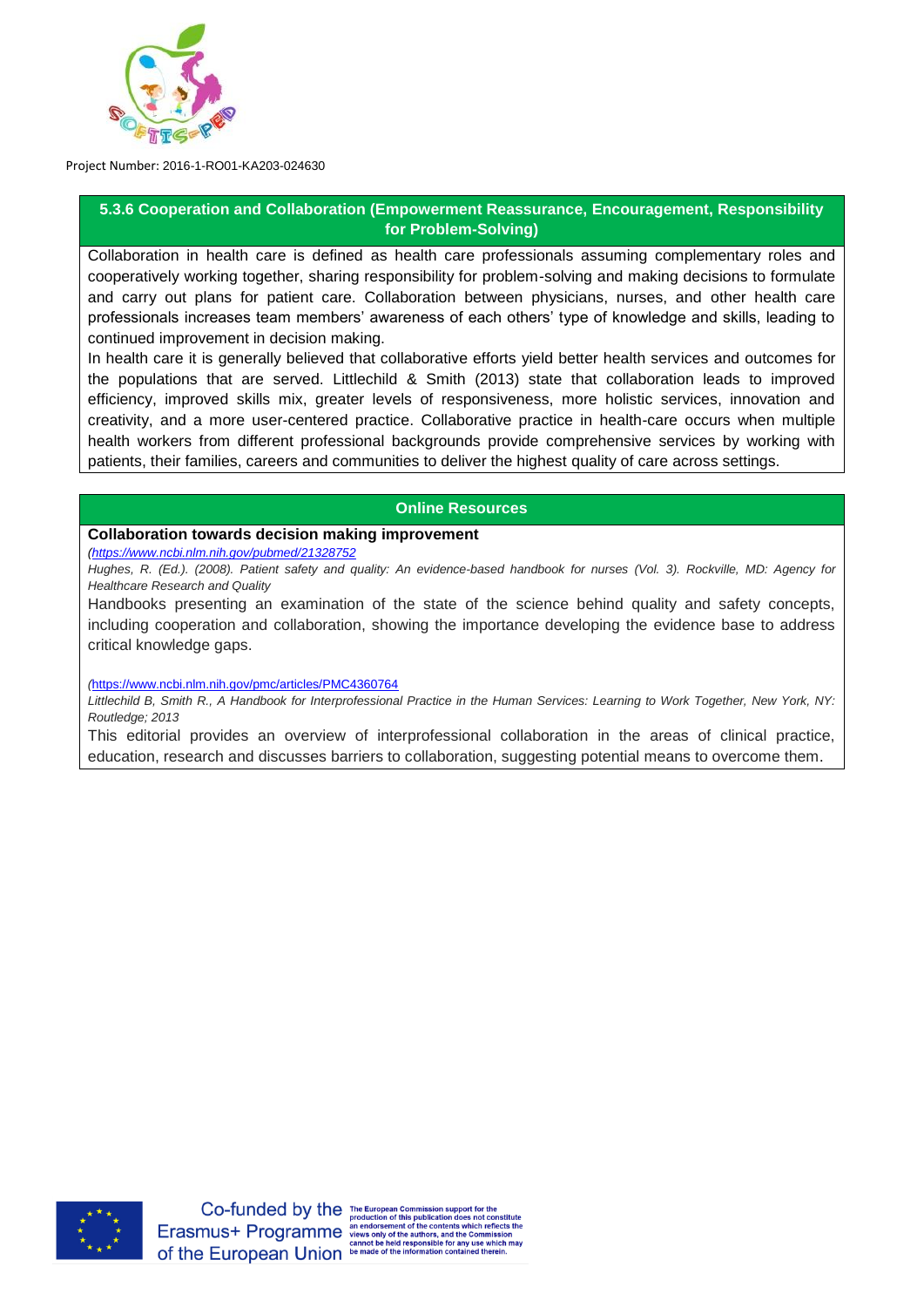

# **5.3.7 Rapid Decision Making**

In the paediatric care context, rapid and responsible decision making becomes really important. This skill involves the ability to make constructive choices about personal behavior and social interactions, based on ethical standards, safety concerns, and social norms.

Structured communication techniques can serve the same purpose that clinical practice guidelines do in assisting practitioners to make decisions and take action. Researches from aviation and wilderness firefighting are useful in health care because they all involve settings where there is a huge variability in circumstances and the need to adapt processes quickly, a quickly changing knowledge base, and highly trained professionals who must use expert judgment in dynamic settings. Safety-related behaviors that have been applied and studied extensively in the aviation industry may also be relevant in health care: study results show successful CRM applications in several dynamic decision making health care environments: the operating room, labor and delivery, and the emergency room.

As previously explained, communication errors between health care staff have grave consequences in health care settings. The situation-background-assessment-recommendation (SBAR) protocol has been theorized to improve communication by creating a common language between nurses and physicians in acute care situations. Vardaman et al. (2012) suggest that standardized protocols such as SBAR may be a costeffective method for hospital managers and administrators to accelerate the socialization of nurses, particularly new hires, and to allow rapid decision making by health care staff.

## **Online Resources**

#### **Rapid decision making improving health outcomes**

*[\(https://www.ncbi.nlm.nih.gov/pubmed/8182978](https://www.ncbi.nlm.nih.gov/pubmed/8182978)*

*Shortell SM, Zimmerman JE, Rousseau DM, et al., The performance of intensive care units: does good management make a difference?, Medical Care, 1994;32(5):508-25*

Research study holding a number of important managerial and policy implications regarding technological adoption, specialization, and the quality of interaction among health care staff.

#### **Practical Activities**

#### **The importance of emotional learning within communication between the staff**

*<http://softis-ped.pixel-online.org/files/training/IO2/5/Emotional%20learning.ppt>*

Power point presentation which may be useful when preparing a lesson on soft skills and emotional learning. In order to improve communication with other health care staff, it is important learning how to manage emotions and negative interactions, acknowledging and solving conflits.

#### **Using SBAR for direct communications**

*[http://softis-ped.pixel-online.org/files/training/IO2/5/SBAR\\_lesson\\_plan.docx](http://softis-ped.pixel-online.org/files/training/IO2/5/SBAR_lesson_plan.docx)*

Advices which may be helpful planning a lesson on SBAR utilization within direct communications between health care staff in paediatrics.

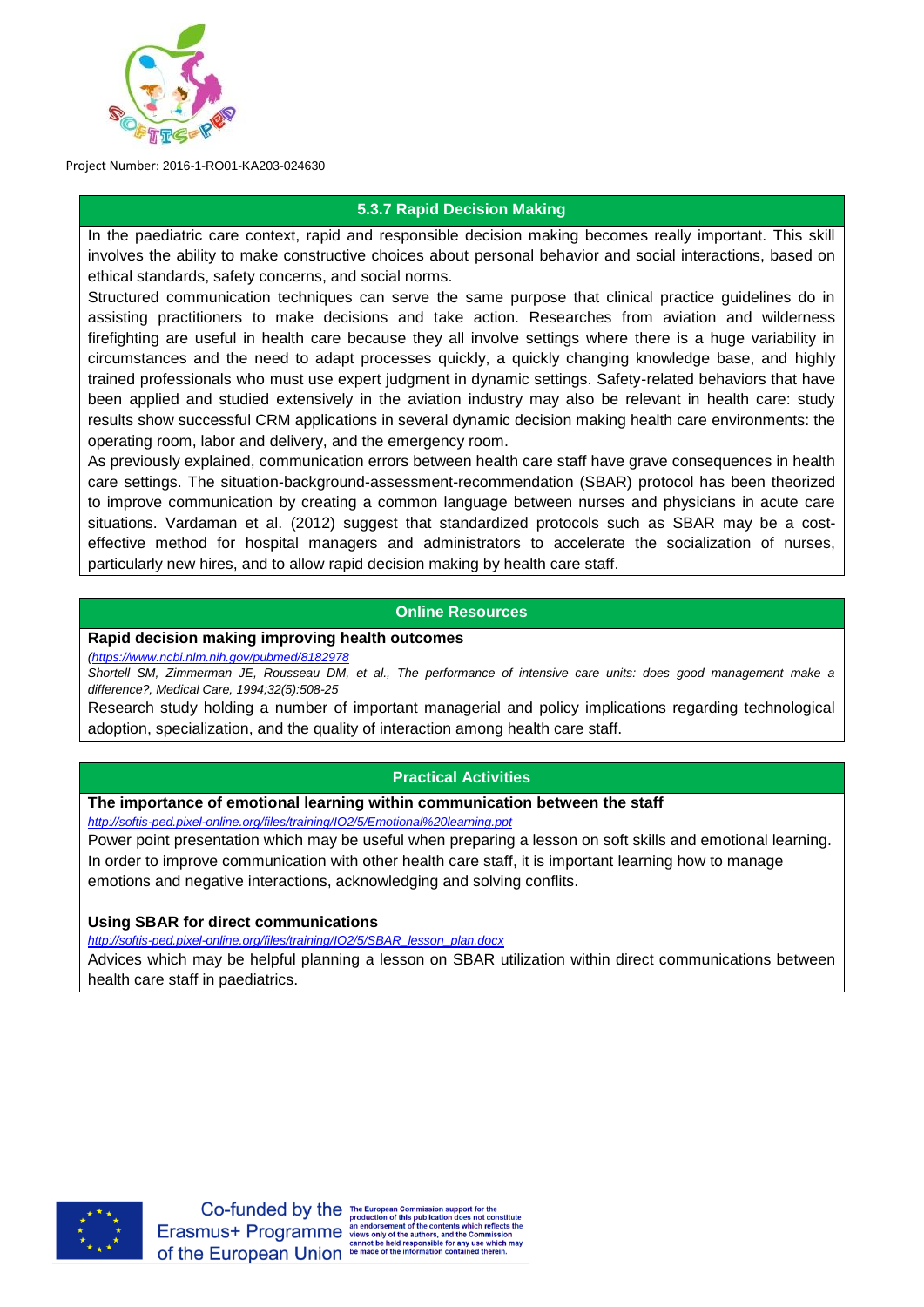

# **5.4 Teaching Soft Skills – Strategies and Methods**

There are several methods of teaching softs skills in communicating with other health care staff in pediatrics. This chapter presents how soft skills can be taught and learned using: standardized patients/simulations, case-based learning, yes/no scenarios and role-plays, team-based learning, problem-based learning, checklist.

#### **5.4.1 Standardized Patients/Simulations**

The opportunity to practise key skills and receive constructive feedback of performance is essential. Standardized patients and simulations give students and professionals the opportunity to improve their soft skills in this way. This teaching method is particularly useful also in order to increase communication between health care staff.

One of the crucial areas when utilizing Standardized patients-based assessment is the quality and consistency assurance of their portrayal of the case and their ability to fill in checklists in an adequate way. Shirazi M. et al. wanted to assess the validity and reliability of SPs' ability to assess students' communication skill via a Calgary-Cambridge checklist: they showed that trained Standardized patients can be used as a valid tool to assess medical students' communication skills, which is also more cost effective and reduces work load of medical faculties.

#### **Online Resources**

**Assessing communication skills with Standardized patients/simulations**

*[\(https://www.ncbi.nlm.nih.gov/pubmed/24777713](https://www.ncbi.nlm.nih.gov/pubmed/24777713)*

*Shirazi, M., Labaf, A., Monjazebi, F. et al., Assessing medical students' communication skills by the use of standardized patients: emphasizing standardized patients' quality assurance. Acad. Psychiatry (2014) 38: 354)*

Cross-sectional and correlational study showing that trained Standardized patients can be used as a valid tool to assess medical students' communication skills, reducing work load of medical faculties.



Co-funded by the The European Commission support for the<br>Erasmus+ Programme and order of this publication does not constitute<br>Erasmus+ Programme and order of the contents which reflects the<br>school of the authors, and the C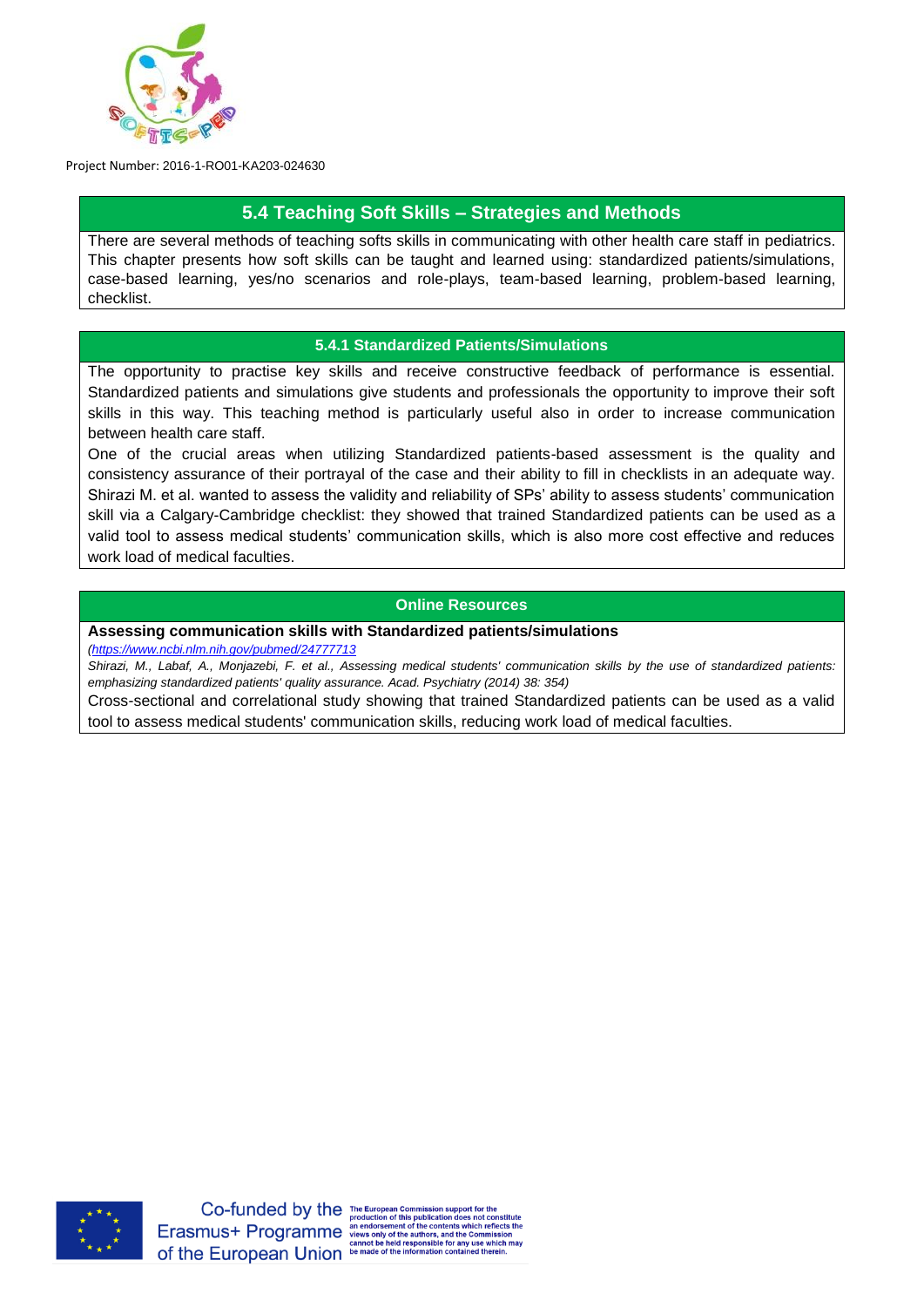

#### **5.4.2. Case-Based Learning**

In health professional education, learning activities are commonly based on patient cases and student learning is, therefore, associated with real-life situations. A recent review shows that Case-based learning (CBL) appears to foster effective learning in small groups, possibly through the effect of having more engaged learners, but perhaps also through having more structured learning activities closely linked to authentic clinical practice scenarios. Thus, CBL promotes a deep learning approach, with active and meaningful learning. By emphasizing the active and interactive components of the learning process, CBL blends aspects of the cognitive and social constructivist models of teaching and learning. It enables students to see the direct relevance and logical direction of the information to be learnt for their goal of clinical practice, not only regarding clinical skills but also involving soft skills, such as communication whit health care staff.

Nair et al. (2013) shows that CBL could create effective learning environments and thus help in achieving the learning objectives. This puts forth a need to promote a student centered active learning with a focus on critical thinking, problem solving and communication skills in clinical case studies.

#### **Online Resources**

## **Cased-based learning in small groups**

*[\(https://www.ncbi.nlm.nih.gov/pubmed/22578051](https://www.ncbi.nlm.nih.gov/pubmed/22578051)*

*Thistlethwaite J.E., Davies D., Ekeocha S., Kidd J.M., MacDougall C., Matthews P., Purkis J. & Clay D. (2012), The effectiveness of casebased learning in health professional education. A BEME systematic review, BEME Guide No. 23, Medical Teacher, 34:6, e421 e444*

Review showing that Case-based learning appears to foster effective learning in small groups, possibly through the effect of having more engaged learners.

#### **Cased-based learning creating effective learning environments**

*[\(https://www.ncbi.nlm.nih.gov/pubmed/24086843](https://www.ncbi.nlm.nih.gov/pubmed/24086843)*

*Nair, S. P., Shah, T., Seth, S., Pandit, N., & Shah, G. V. (2013). Case Based Learning: A Method for Better Understanding of Biochemistry in Medical Students, Journal of Clinical and Diagnostic Research : JCDR, 7(8), 1576–1578)*

This study describes CBL as a method improving critical thinking, problem solving and communication skills.

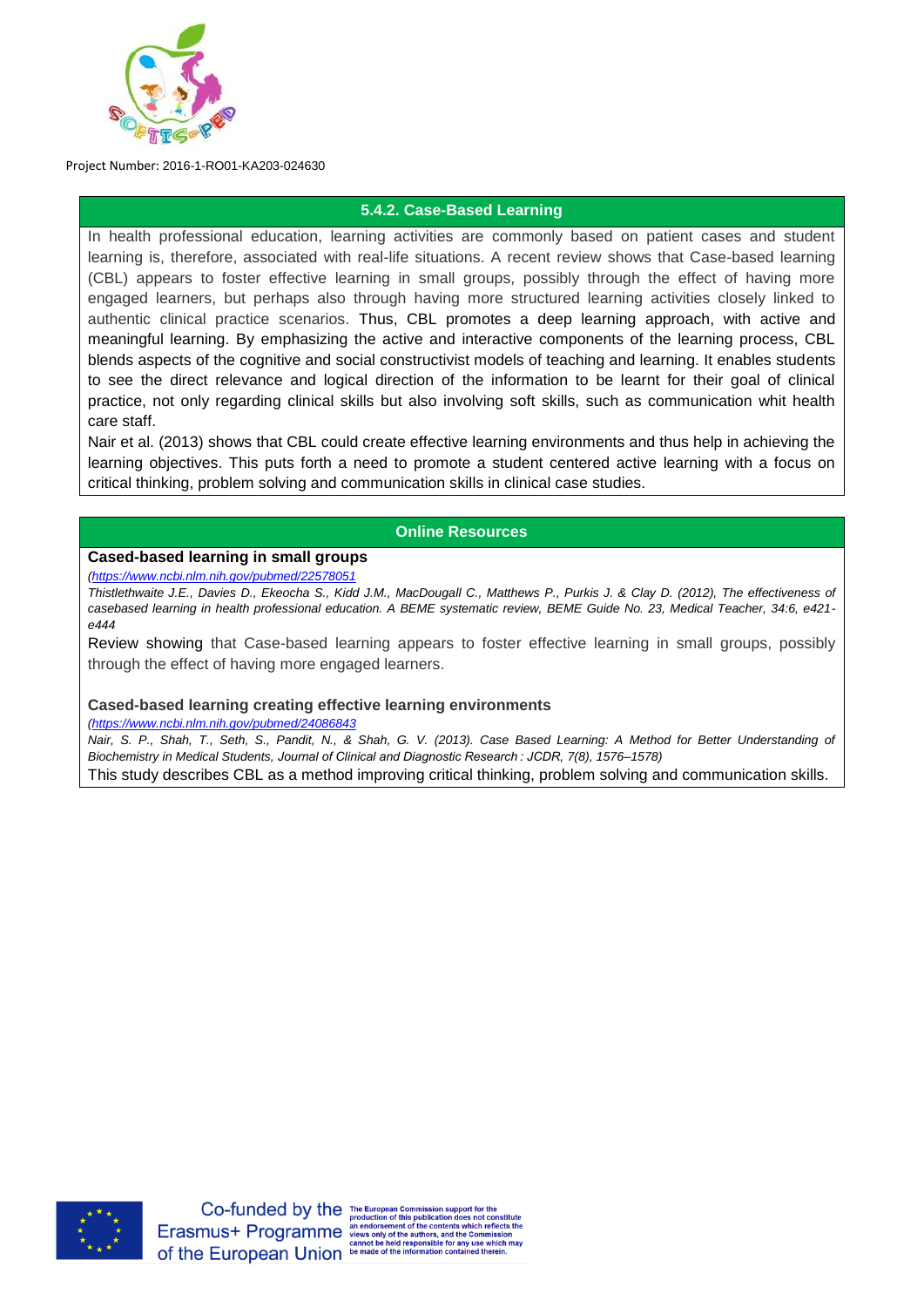

# **5.4.3. Yes/No Scenarios and Role-Plays**

Specific teaching on soft skills should be a mandatory part of medical and health care staff education at every institution. Patel et al. (2017) recommend the use of a scenario-based pediatric clinical communication skills program as an educational tool in the education of future pediatric professionals. They believe that the implementation of SBT (Scenario-based teaching) will go a long way to fulfilling the core competencies of doctors and nurses as outlined by the General Medical Council.

Role-playing takes place between two or more people, who act out roles to explore a particular scenario. It's most useful to help you or your team prepare for unfamiliar or difficult situations. In particular, for emotionally difficult conversation, such as resolving a conflict between health care staff in pediatrics. By acting scenarios like these out, you can explore how other people are likely to respond to different approaches; and you can get a feel for approaches that are likely to work, and for those that might be counter-productive. You can also get a sense of what other people are likely to be thinking and feeling in the situation. Also, by preparing for a situation using role-play, you build up experience and self-confidence with handling the situation in real life, and you can develop quick and instinctively correct reactions to situations. This means that you'll react effectively as situations evolve, rather than making mistakes or becoming overwhelmed by events.

A role-playing session is set up in five steps: identify the situation, add details, assign roles, act out the scenario, discuss what you have learned.

#### **Online Resources**

**Scenario-based program in undergraduate medical education**

(*<https://www.ncbi.nlm.nih.gov/pubmed/28053563>*

*Patel, K., & El Tokhy, O. (2017). Scenario-based teaching in undergraduate medical education., Advances in Medical Education and Practice, 8, 9–10*

Online article showing the reasons to recommend the use of a scenario-based pediatric clinical communication skills program as an educational tool in undergraduate medical education.

#### **Role Playing**

*<https://www.mindtools.com/CommSkll/RolePlaying.htm>* Online article describing the principles of Role Playing.

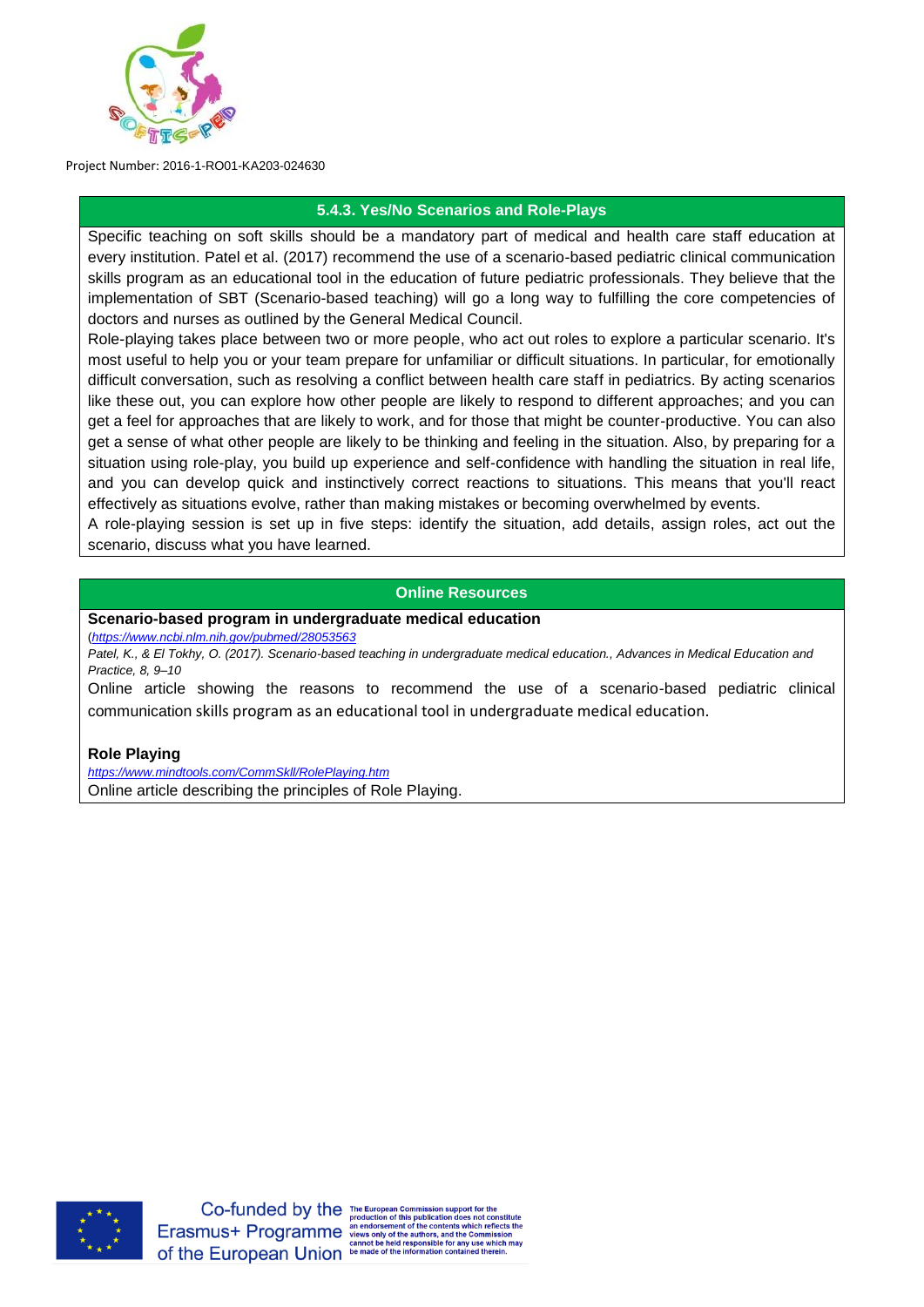

#### **5.4.4. Team-Based Learning**

Team-Based Learning is a structured, small-group, collaborative learning teaching strategy designed around units of instruction, known as "modules", that are taught in a three-step cycle: preparation, in-class readiness assurance testing, and application-focused exercise. A class typically includes one module. Students must complete preparatory materials before a class or the start of the module. Materials may be text, visual or other, and set at a level that is appropriate to the students and the course.

The remainder of the session or module is taken up with exercises that help students learn how to apply and extend the knowledge that they have pre-learned and tested. Teams are given an appropriate problem or challenge, and must arrive at a consensus to choose a "best" solution out of options provided. Teams then display their answer choice, and the educator facilitates a classroom discussion between teams to explore the topic and the possible answers to the problem.

Team-Based Learning implementation is based on four underlying principles: groups should be properly formed, students are accountable for their pre-learning and for working in teams, team assignments must promote both learning and team development, students must receive frequent and immediate feedback.

Team-based learning has been associated with a variety of positive outcomes, including increased attendance, improved student preparation for learning, increased achievement, and development of student collaboration skills. The major components of team-based learning include: strategically-formed, permanent teams, readiness assurance, application activities, and peer evaluations.

#### **Online Resources**

**Team-Based Learning**

<http://www.teambasedlearning.org/definition>

Online articles describing principles of Team-Based Learning technique.

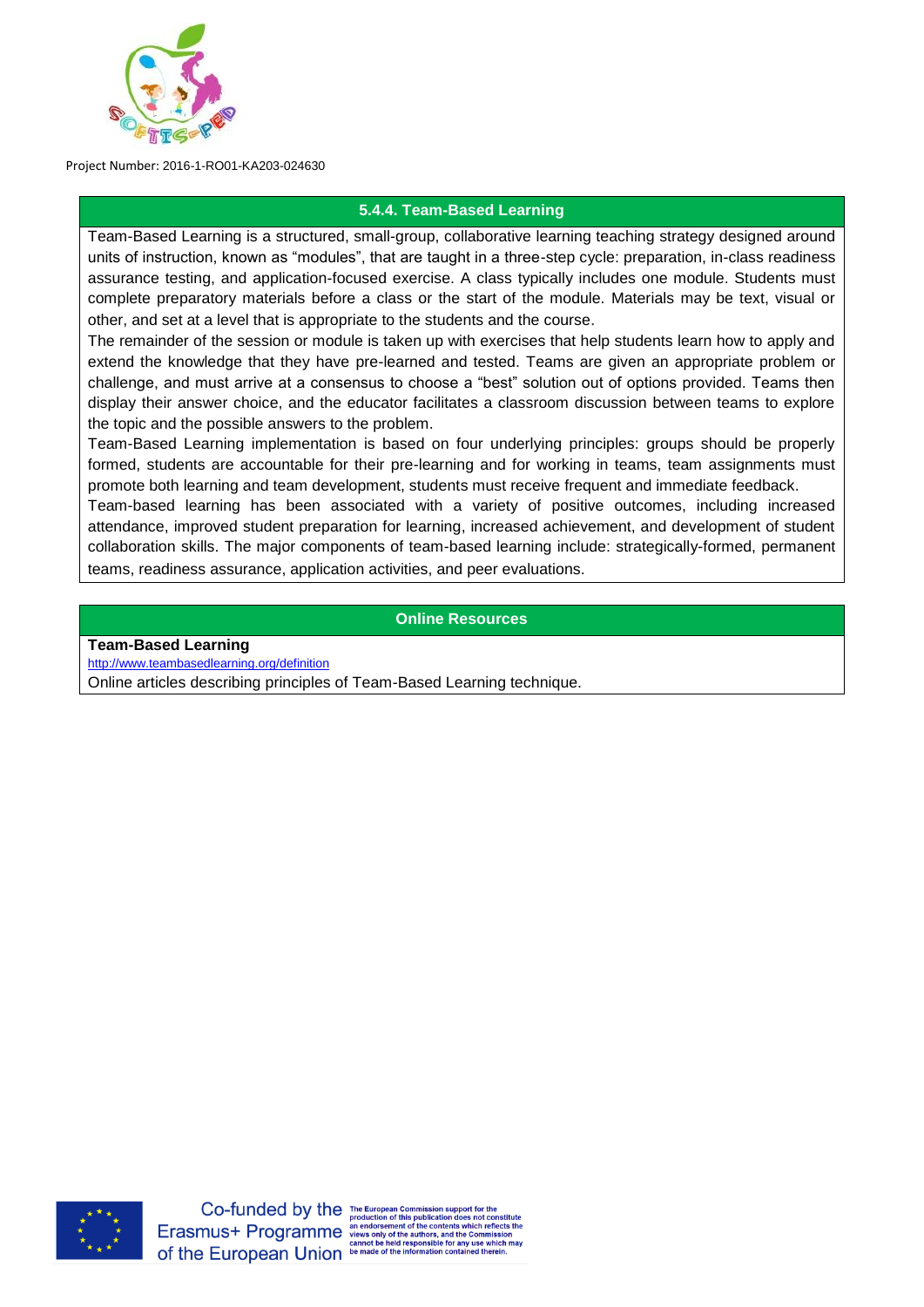

# **5.4.5. Problem-Based Learning**

Problem-Based Learning (PBL) is a pedagogical approach and curriculum design methodology often used in higher education. In PBL a key problem is identified and a solution is agreed upon and implemented: learning is driven by challenging, open-ended problems with no one "right" answer. Problems/cases are context specific and students work as self-directed, active investigators and problem-solvers in small collaborative groups (typically of about five students). Teachers adopt the role as facilitators of learning, guiding the learning process and promoting an environment of inquiry.

This teaching method is often used in order to facilitate soft skills learning and it is very helpful in working in teams, since it help students to increase their self-awareness and the ability to evaluate group processes.

PBL may be preferred in health carers' and physicians' education, because rather than having a teacher provide facts and then testing their ability to recall these facts via memorization, PBL attempts to get students to apply knowledge to new situations. People are faced with contextualized problems and are asked to investigate and discover meaningful solutions on difficult situation regarding communication.

Problem-based learning develops critical thinking and improves problem-solving skills, increasing the professionals' motivation to increase their skills in communicating with other health care staff.

#### **Online Resources**

**Problem-Based Learning**

*[\(https://www.learning-theories.com/problem-based-learning-pbl.html\)](https://www.learning-theories.com/problem-based-learning-pbl.html)*

Online article describing the principles of Problem-Based Learning method.



Co-funded by the The European Commission support for the<br>Erasmus+ Programme and order of this publication does not constitute<br>Erasmus+ Programme and order of the contents which reflects the<br>school of the authors, and the C